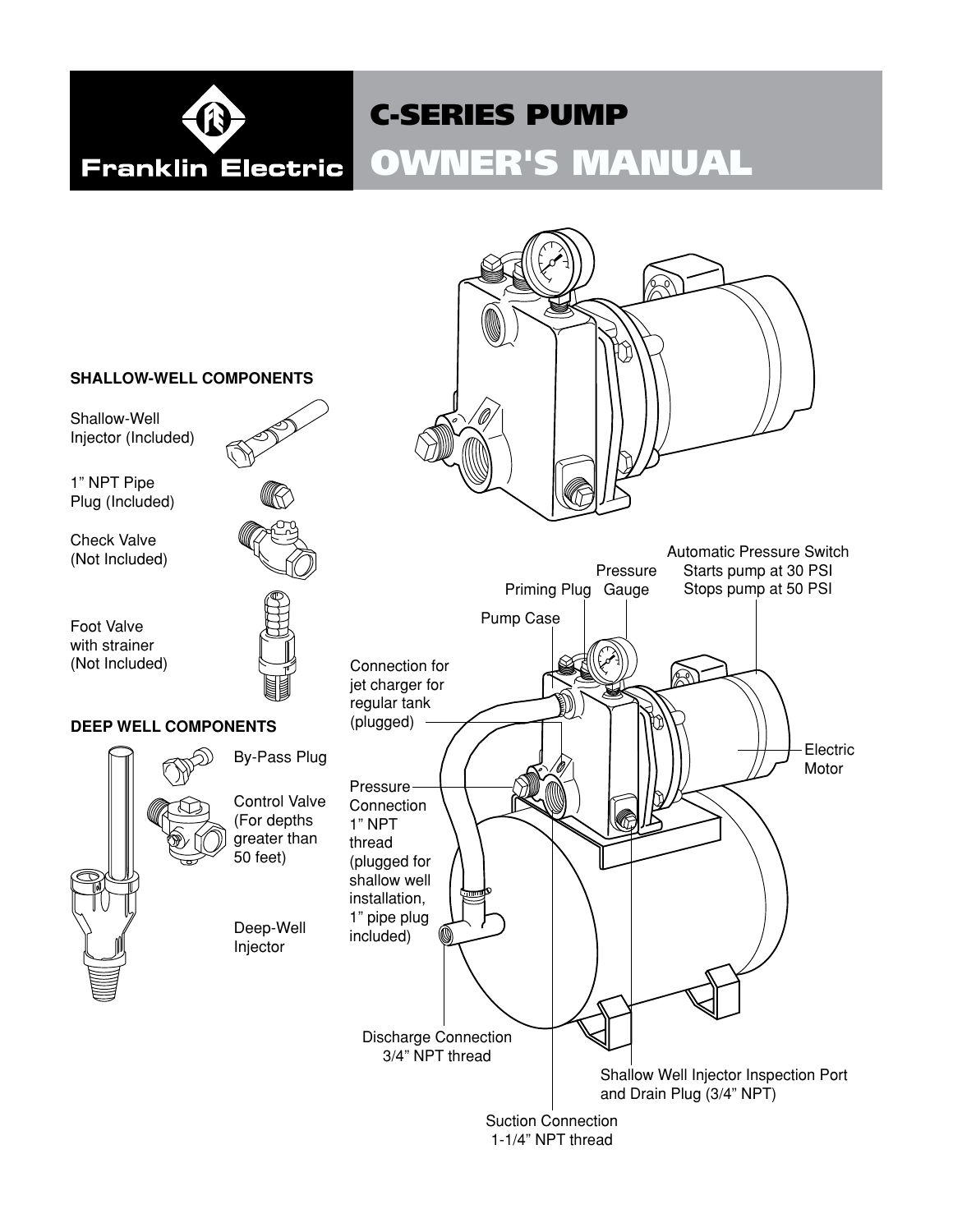## **READ AND FOLLOW SAFETY INSTRUCTIONS**

This is the safety alert symbol. When you see this symbol on your pump or in this manual, look for one of the following signal words and be alert to the potential for personal injury:

**A D A N G E R** warns about hazards that will cause serious personal injury, death or major property damage if ignored.

**W A R NI N G** warns about hazards that **can** cause serious personal injury, death or major property damage if ignored.

**A CAUTION** warns about hazards that will or **can** cause minor personal injury or major property damage if ignored.

The label **NOTICE** indicates special instructions, which are important but not related to hazards.

**Carefully read and follow all safety instructions in this manual and on pump.**

Keep safety labels in good condition.

Replace missing or damaged safety labels.



**Hazardous voltage. Can shock, burn, or cause death.**

Ground pump before connecting to power supply. Disconnect power before working on pump, motor or tank.

**Wire motor for correct voltage. See "Electrical" section of this manual and motor nameplate.**

Ground motor before connecting to power supply.

Meet National Electrical Code, Canadian Electrical Code, and local codes for all wiring.

Follow wiring instructions in this manual when connecting motor to power lines.

# **ELECTRICAL SAFETY**

**W A R NI N G Capacitor voltage may be hazardous.**  To discharge motor capacitor, hold insulated handle screwdriver **BY THE HANDLE** and short capacitor terminals together. Do not touch metal screwdriver blade or capacitor terminals. In doubt, consult qualified electrician.



## **GENERAL SAFETY**

Do not allow pump or any system component to freeze. To do so will void the warranty.

Pump water only with this pump.

Periodically inspect pump and system components.

## **WARNING**



# **BEFORE YOU START**

Before installing pump, be sure to read this owner's manual and follow all safety instructions carefully.

Keep work area clean, well-lit and uncluttered.

Keep safety labels clean and in good condition.

Wear safety glasses while installing or performing maintenance on pump.

Adhere to the guidelines of the National Electric Code (NEC) and any other state and local codes for ALL electrical installations. Check with the appropriate agencies or contact a licensed electrician.

HAZARDOUS PRESSURE. Do not run pump against closed discharge. Release all system pressure before working on any component.

Make sure all ELECTRICAL POWER IS OFF before connecting any electrical wires.

Follow all pump wiring instructions provided in this manual.

Make sure the motor is grounded before connecting it to the power supply.

**CAUTION** Mechanical shaft seals do not run dry. Fill pump with water before starting, or pump will be damaged.

DO NOT touch an operating motor. The surface of the motor may be HOT. Allow the motor to cool for thirty (30) minutes before handling.

Inspect pump system and components periodically.

The warranty is void if this product is modified in any way, or if used to pump anything other than water.

## **INTRODUCTION**

A jet pump has many advantages other types of water systems do not have. There are no working parts in the well end. All mechanical parts, motor, impeller, electrical controls, etc., are above ground within easy reach. If service is ever necessary, simple hand tools do the job. A jet pump installs easily and quickly without the need for special tools or pump rigs. You can install it yourself provided you follow closely the instructions contained in this manual.

Series C pumps can raise water from depths not exceeding 120 feet and supply it to elevations of at least 30 feet above the pump at pressures suitable for modern plumbing and appliances.

# **INSPECT YOUR SHIPMENT**

This product has been carefully inspected and packed at the factory. As the carrier has assumed full responsibility for its safe arrival, any claim for damage to the shipment, either visible or concealed, must be made on the carrier.

## **LOCATION OF PUMP**

Choose a clean, well-ventilated, weatherproof location that affords protection from freezing, flooding and excessive heat. In addition, it should provide access for servicing and allow convenient draining of pump, tank, and service pipes. A prepared foundation is not essential, provided the surface is hard and level.

Decide how to seal the well from surface contamination as required by local authorities. The most common device for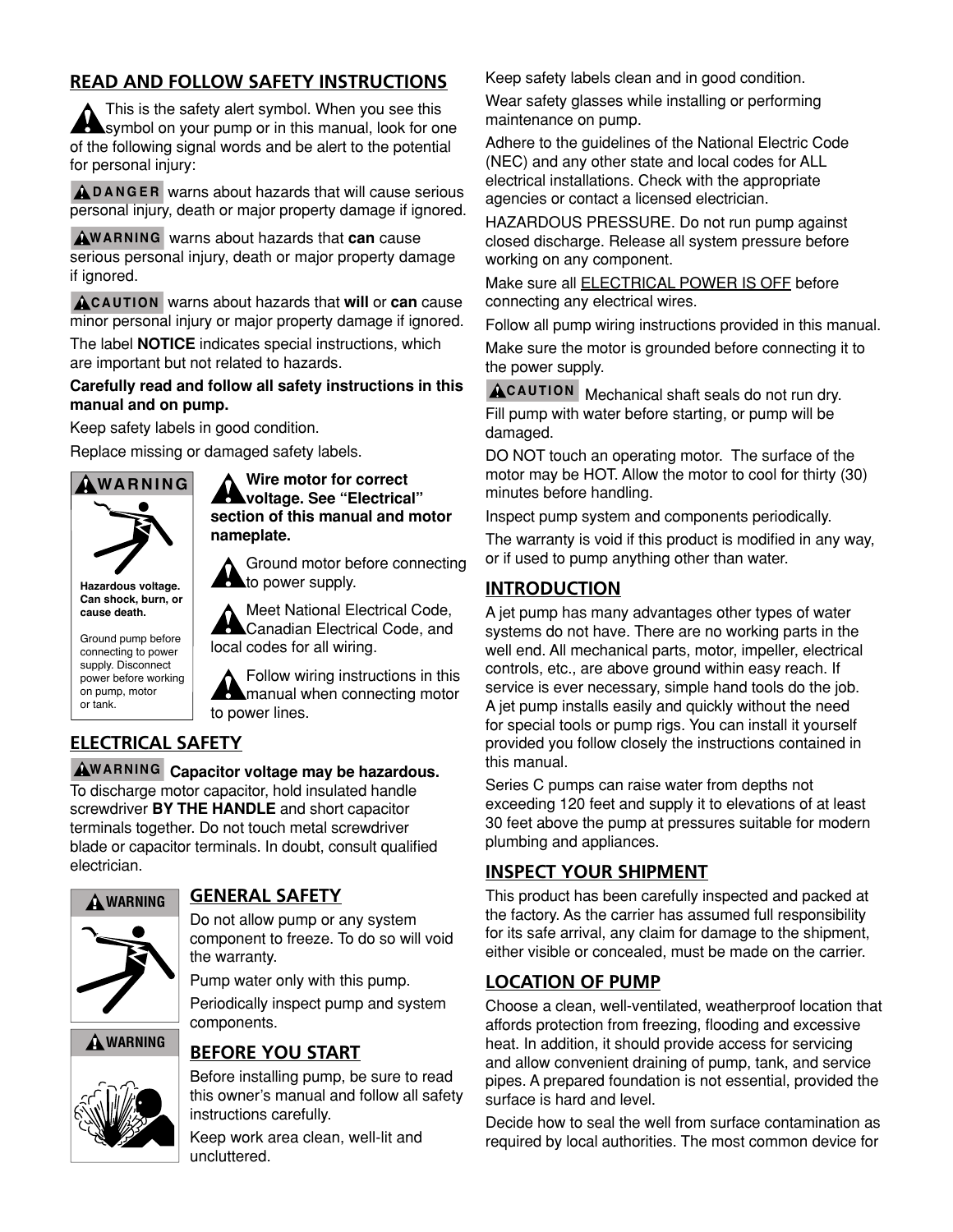this purpose is the SANITARY WELL SEAL. If the pipes from the well have to be kept below the frost line, either bury the wellhead, or use a PITLESS ADAPTER that leaves the wellhead exposed for servicing while providing sealed openings in the well casing below the frost line.

## **PIPING IN THE WELL**

Suction tapping on the pump is 1-1/4 inches in size. Suction pipe should never be smaller than the suction tapping.

Although a jet pump performs best when installed close to the source of water, it may be either necessary or more convenient to locate the pump away from the well, lake or stream. **FOR A SHALLOW WELL INSTALLATION**, the offset is limited only by the suction lift and the friction in the suction pipe. **FOR A DEEP WELL INSTALLATION,** the pump should not be offset from the well by more than 40 feet, otherwise larger pipes are necessary and a multi-stage jet pump or a submersible pump might be a better choice.

Plan your piping layout before starting the installation so that the correct pipe and fittings are on hand to complete the job. Keep the pipes clean, since pebbles and other foreign material can block the injector or pump impeller and impair operation. Slope horizontal pipes continuously upward from source to pump by at least 1 in 30 to avoid air pockets.

**If plastic piping is used**, for the suction tapping and 1" pressure tapping of jet body, then mount plastic pipe with two clamps on both 1-1/4 " and 1" adapter. Sufficient amount of pipe should be used to lower the jet 10 to 15 feet below the lowest drawdown water level. All hose clamps should be tightened securely. If galvanized steel piping is used, screw first lengths of pipe into injector footvalve assembly using pipe sealant on male threads only. Lower the jet and pipes into well. Fill pipes with water to check for leaks and to speed priming. Installation should be made with clean pipe free from burrs.

#### **DISCHARGE PLUMBING (Figure 1)**

The arrangements are typical and suitable for any kind of pipe. The priming plug is essential for the start-up procedure. The gate valve saves draining the entire system when servicing the pump, and there should be a union or other breakable pipe connection close to the pump.

# **PRESSURE CONNECTION BETWEEN PUMP AND**

**AUTOMATIC PRESSURE SWITCH:** The connection made at the factory is satisfactory for a shallow well installation or for a deep well installation that does not require a control cock valve. When a control cock valve is required for a deep well installation, proceed as follows: Disconnect the pressure switch tube and remove fitting from pump case. Discard the tube, but reuse the fitting to connect the pressure switch to the control cock valve with the longer tube enclosed in the deep-well injector package. Use the plug from the control cock valve to close the opening in the pump case. Refer to the illustrations.

### **FIGURE 1 - DISCHARGE PLUMBING**



## **MOTOR**

NOTICE: A motor operating under normal conditions maintains its rated performance indefinitely. This implies a clean, dry motor with proper ventilation. A dirty motor, or one "protected" by a burlap or plastic bag, will overheat.

## **DETAILS AND FUNCTIONS OF PARTS**

A jet pump is comprised of a centrifugal pump and an injector. When the pump is filled with water and the motor turned on, the impeller inside the pump case whirls the water away from its center by centrifugal force, creating a partial vacuum within the pump case. Water rushes into this vacuum causing a pumping action…much the same as when you drink liquid through a soda straw. Part of this water flows at high speed through a restricted injector contained in the pump case. Water flowing through the injector creates another partial vacuum, which also causes a pumping action. These two pumping actions, centrifugals and jets, are the reason for the jet pump's unusual ability to create water pressure and volume for today's modern water systems.

A convertible jet pump is equipped for shallow well operation up to 25 feet and is easily converted to deep well service by removing the shallow well injector and inserting a bypass plug in its place and putting a deep well injector in the well. Connect suction pipe and pressure pipe to the openings at the base of the pump case. Using the proper injector, either double pipes or single pipes are installed in the well.

## **INSTALLATION RECORDS**

It is a good idea to keep an accurate record of your installation. Be sure to fill out all the data below.

Date of installation \_\_\_\_\_\_\_\_\_\_\_\_\_\_\_\_\_\_\_\_\_\_\_\_\_\_\_\_\_\_\_

Model Number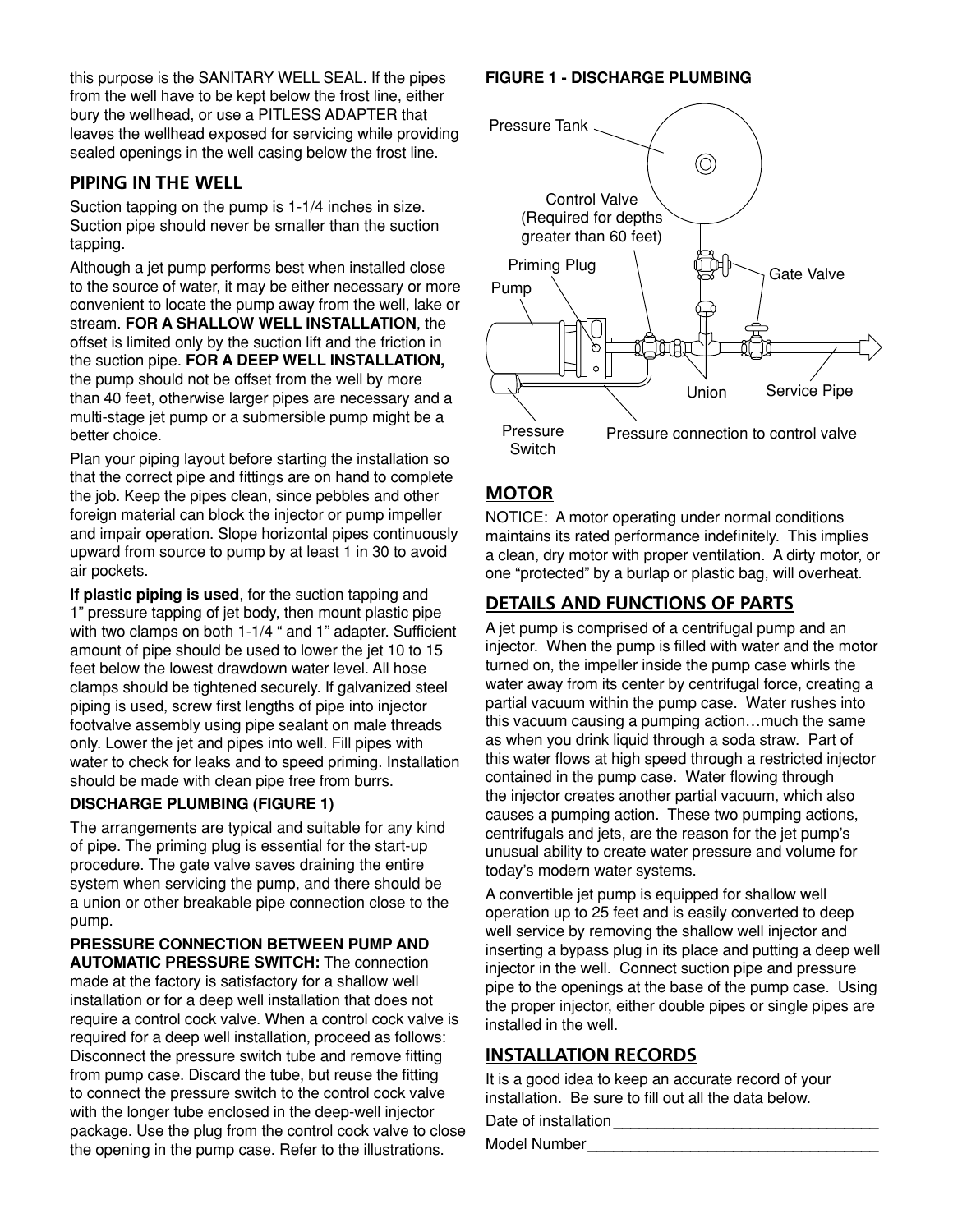| Inside diameter of well        |    |                |
|--------------------------------|----|----------------|
|                                |    |                |
| Horizontal pressure pipe (ft.) |    |                |
|                                | HP | Volts $\qquad$ |
| Wire gauge size <b>State</b>   |    |                |
|                                |    |                |

## **ELECTRICAL INSTALLATION**



Disconnect power at electrical panel before making any electrical connections.

Supply voltage must be +/- 10% of motor nameplate voltage. Low or excessive voltage can damage the motor and will void the warranty.

If possible, connect pump to dedicated branch circuit with no other appliances on it.

Connect motor ground wire before connecting power supply wires.

Do not operate pump unless pump is grounded.

## **NOTICE**

## READ AND FOLLOW ALL SAFETY INSTRUCTIONS!

Pump connection must comply with National Electric Code (NEC) or Canadian Electric Code (CEC), and all applicable local codes.

All dual voltage units come factory preset for 230 volts.

**A CAUTION** If you are not sure of proper electrical connections, consult a licensed electrician.

Note that all wiring is subject to official inspection and must conform to the local electrical code. Install a circuit breaker or fused disconnect switch near the pump. Remove the cover from the pressure switch. Connect the incoming power wires to the other LINE terminals and the green or bare wire to the ground screw. The pressure switch is set to start the pump at 30 lb/in<sup>2</sup> and to stop it at 50 lb/in². Reset the switch only if necessary using the following procedure. 1) Turn RANGE nut to change CUT-IN pressure: clockwise to increase, counter-clockwise to decrease. 2) Turn DIFFERENTIAL nut to change CUT-OUT pressure: clockwise to increase, counter-clockwise to decrease. DO NOT switch on the power before the pump case is completely filled with water, as damage may occur to the seal if run dry.

## **OPERATION**

## **SHALLOW WELL INSTALLATION**

Shallow-well operation, suitable for depths not exceeding 25 feet, requires only a single pipe to well, lake or stream. The shallow well injector in the side of the pump case, and

### **FIGURE 2 - PRESSURE SWITCH ELECTRICAL CONNECTIONS**



the 1-inch pipe plug in the pressure connection are both factory installed. The choice of using a check valve at the pump or a submerged foot valve depends on the source. A check valve is necessary for pumping from a driven well; a foot valve is more suitable for a cased or dug well. Either can be used for pumping from a lake or stream, provided the end of the suction pipe is protected by a strainer.

## **INITIAL START-UP (AFTER INSTALLATION OR DRAINING)**

Remove the priming plug and pour water through the opening to fill the pump case. A single bucketful is usually enough for a pump with a check valve at the suction inlet, but several gallons may be necessary to fill the suction pipe when a foot valve is used. Turn the shaft by hand through several revolutions to release any air trapped by the impeller. Replace the pressure gauge and the priming plug. Open the house faucets, then switch on the power to start the motor. Since the suction pipe is empty at the start, water is not discharged immediately. It may take several seconds or several minutes to establish a steady stream depending on the length of the suction pipe and the height of the pump from the source. It may sometimes be necessary to stop the pump and add water to the pump case. When the pump is working properly, close the faucets and let the system pressure rise to stop the pump. The system is now ready to respond automatically to the demand for water.

| SUCTION PIPE SIZES FOR SHALLOW WELL<br>INSTALLATION (From Well to Pump - Offset) |               |             |             |
|----------------------------------------------------------------------------------|---------------|-------------|-------------|
|                                                                                  |               |             |             |
| <b>Pump Size</b>                                                                 | $1 - 1/4"$    | $1 - 1/2"$  | 2"          |
| 1/3                                                                              | Up to 200 ft. | 200-400 ft. | 400-800 ft. |
| 1/2                                                                              | Up to 150 ft. | 150-300 ft. | 300-600 ft. |
| 3/4                                                                              | Up to 100 ft. | 100-200 ft. | 200-400 ft. |
|                                                                                  | Up to 50 ft.  | 50-100 ft.  | 100-300 ft. |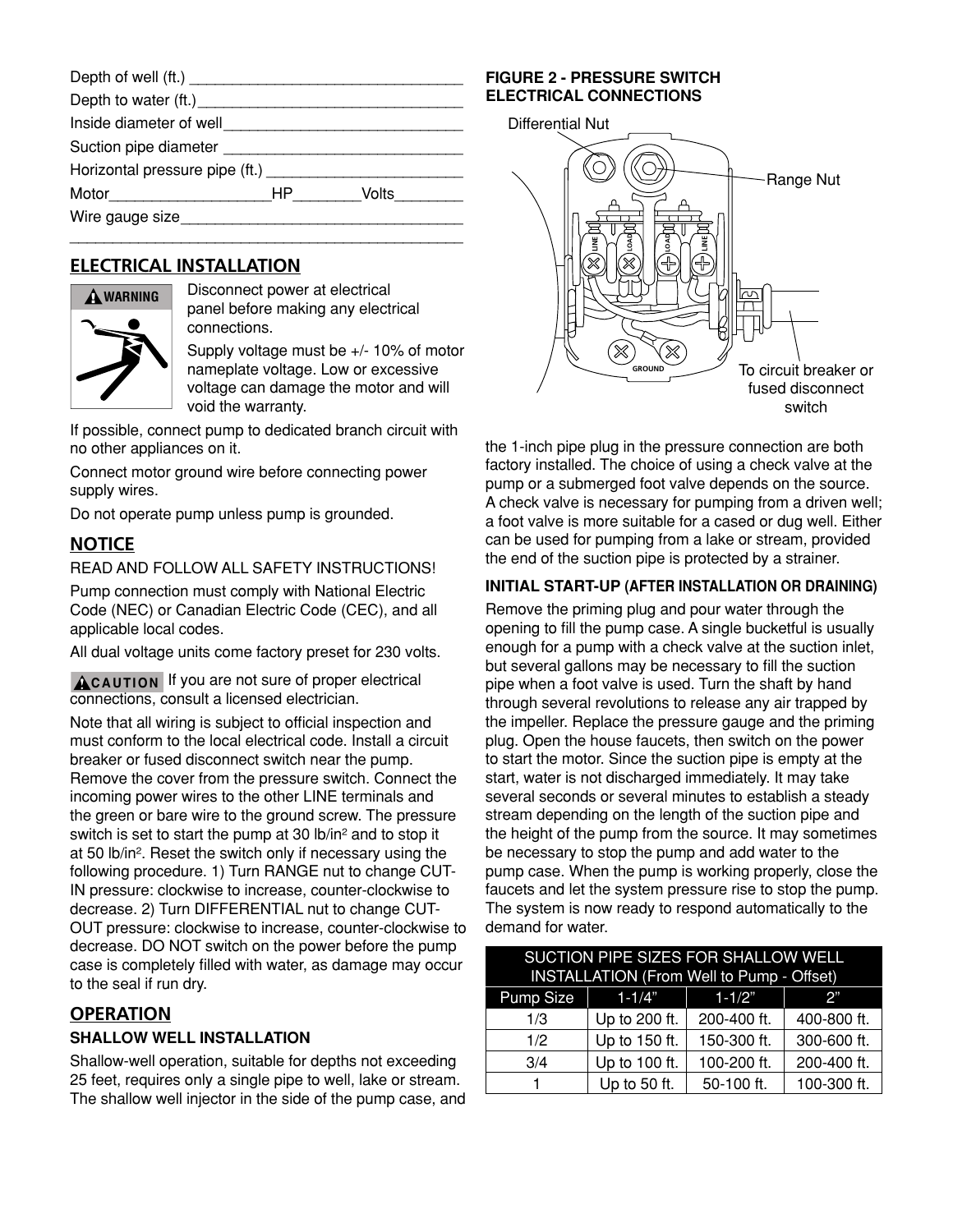| DISCHARGE PIPE SIZES FOR SHALLOW WELL<br><b>INSTALLATION (From Pump to Service)</b> |           |            |
|-------------------------------------------------------------------------------------|-----------|------------|
| Pump Size                                                                           | 1"        | 2"         |
| 1/3                                                                                 | 10-50 ft. | 50-150 ft. |
| 1/2                                                                                 | 5-30 ft.  | 30-100 ft. |
| 3/4                                                                                 | 5-25 ft.  | 25-100 ft. |
|                                                                                     | 5-20 ft.  | 20-50 ft.  |

#### **DEEP WELL INSTALLATION**

Deep well installation, for depths exceeding 25 feet, requires a two-pipe circulating system to the injector in the well. Remove the shallow well injector and the 1 inch pipe plug and install the bypass plug and the 1 inch pressure pipe. A CONTROL vALvE IS REQUIRED FOR ALL DEEP WELL INSTALLATIONS.

#### **INITIAL START-UP (AFTER INSTALLATION OR DRAINING)**

Close the gate valve to the service pipe. Remove the priming plug and pour water through the opening to fill the suction and pressure pipes and the pump case. This may take some time and as much as 20 U.S. gallons of water. Turn the shaft by hand through several revolutions to release any air trapped in the impeller. Replace and tighten the priming plug and pressure gauge. Apply wrenches to the stem and hexagon nut of the control valve. Hold the valve stem and loosen the hexagon nut. Set the valve stem in the closed position, that is with the mark at right angles to the discharge pipe. Switch on the power to start the motor. The pressure gauge should immediately register maximum pressure (zero capacity) for the model and depth concerned. In the absence of pressure, switch off the power and repeat the priming process. Watch the pressure gauge and open the control valve very slowly until the gauge needle begins to flutter and the pump operation starts being noisy. Close the control valve very slightly to restore proper operation. Note the pressure; this is the minimum at which the pump works. Hold the valve stem in this position, and tighten the hexagon nut to lock it. The control valve can be set for a higher operating pressure at the expense of output to protect against an expected drop in water level at the rate of ½ lb/in² per foot. Check that the faucets in the house are no longer discharging air, then close them and let the system pressure rise to stop the pump. The system is now ready to respond automatically to the demand for water.

|              | DEEP WELL PIPE SIZES - WELL TO PUMP (OFFSET) |                               |                                    |                    |
|--------------|----------------------------------------------|-------------------------------|------------------------------------|--------------------|
|              |                                              | (For Deep Well Installations) |                                    |                    |
| Pump<br>Size | Under<br>20 ft.                              | 20 - 60 ft.                   | $60 - 100$ ft.                     | 100 - 150<br>ft.   |
| 1/3          | $1 - 1/4 \times 1$                           |                               | $1-1/2 \times 1-1/4$ 1-1/2 x 1-1/4 | $2 \times 1 - 1/2$ |
| 1/2          | $1 - 1/4 \times 1$                           | $1-1/2 \times 1-1/4$          | $1-1/2 \times 1-1/4$               | $2 \times 1 - 1/2$ |
| 34           | $1 - 1/4 \times 1$                           | $1-1/2 \times 1-1/4$          | $2 \times 1 - 1/2$                 | $2 - 1/2 \times 2$ |
| 1.           | $1 - 1/4 \times 1$                           | $1-1/2 \times 1-1/4$          | $2 \times 1 - 1/2$                 | $2 - 1/2 \times 2$ |

## **DRAINING THE SYSTEM FOR FROST-PROOFING**



Switch off the power at the disconnect switches and remove the fuses for pump, water heater and other water-fed appliances.

Open all faucets and let the water run until the flow stops. Remove the priming and drain plugs to drain the pump. Remove

the drain plug from a regular pressure tank. Drain any parts of the service system separately that cannot drain automatically such as water heater, softener, toilet tanks and dropped runs of piping.

The 3/4" NPT plug may be removed to inspect and clean (if necessary) any debris that my become lodged in the shallow well injector. This plug is also the drain plug for the pump case and MUST BE REMOvED as part of the procedure for draining your water system for frost-proofing.



## **SERVICING AND DISASSEMBLY**

If you experience problems with your pump, determine the trouble from the service check list. If you service the pump yourself, refer to page 7 and 8. If shallow well injector needs servicing, it can be quickly removed from pump without disturbing pump or piping. If you need to service the impeller, motor or seal, first disconnect the pressure line from the pressure switch, and remove the bolts holding the bracket to the pump case, and take off the motor and the bracket assembly (you do not need to disconnect the pipes). This will expose the impeller. Unscrew the impeller from the shaft to reach the seal. Reassemble in reverse order. Clean the square ring and its sealing surfaces in the case. Lightly lubricate the square ring to aid assembly.

**A CAUTION** In disassembling pump, be sure fuse box leads are disconnected or power is turned off. After reassembling the pump, refer to priming instructions above.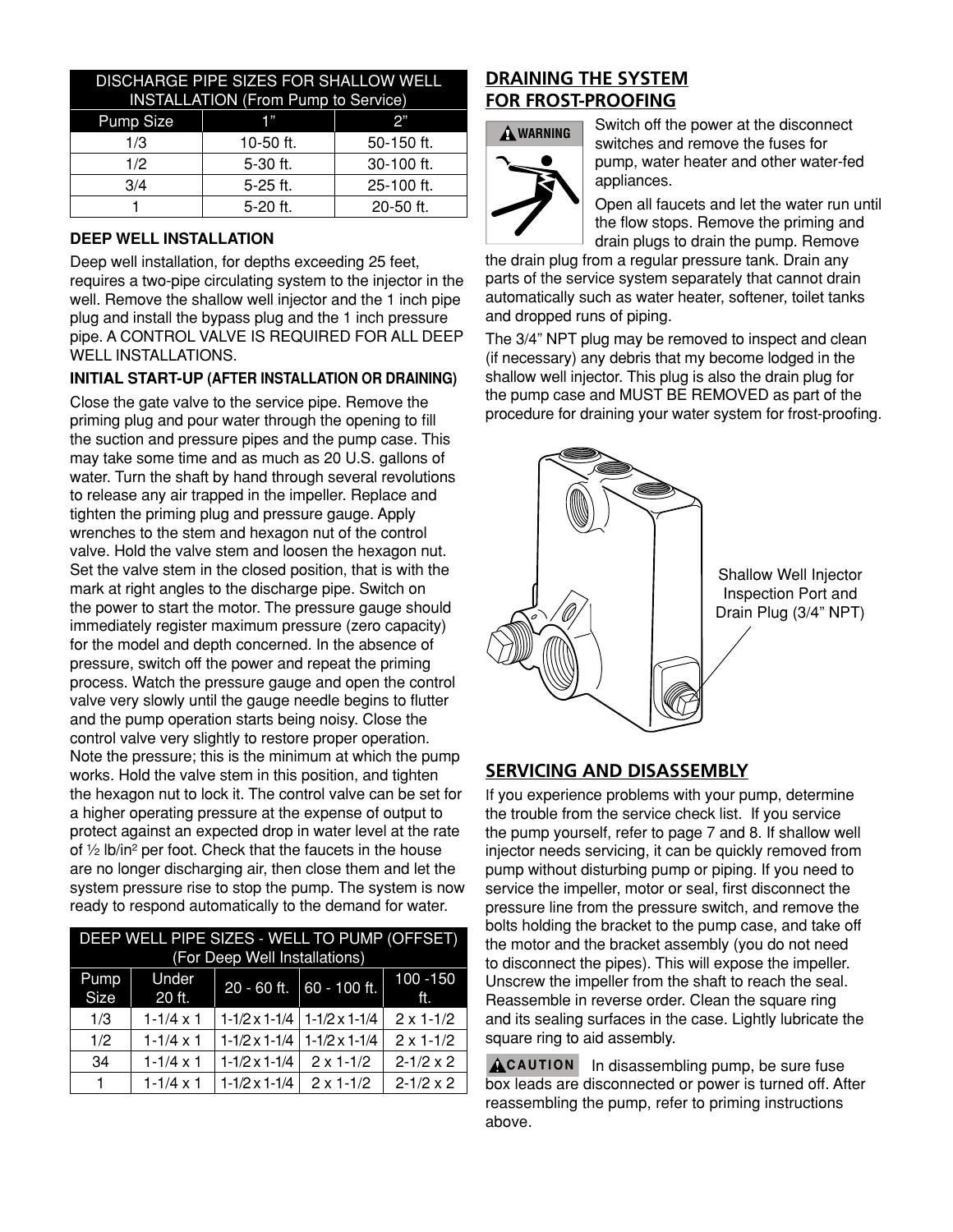## **TROUBLE SHOOTING**

| Problem                                | Cause                                                           | Remedy                                                                                        |
|----------------------------------------|-----------------------------------------------------------------|-----------------------------------------------------------------------------------------------|
| Pump Does Not<br>Deliver Water or      | 1. The pump is not full of water.                               | 1. Stop the pump, fill it with water, check all<br>pipe connections to make sure there are no |
| Pressure                               |                                                                 | air leaks and try again.                                                                      |
| Low Pressure                           | 1. The motor is not up to speed.                                | 1. Check for proper voltage and tight wiring                                                  |
|                                        | 2. The impeller or injector nozzle is partially                 | connections.                                                                                  |
|                                        | plugged.                                                        | 2. Check impeller and nozzle for rocks or                                                     |
|                                        |                                                                 | debris. Refer to diassembly instruction for                                                   |
|                                        | 3. Air is leaking into suction line.                            | getting to impeller.                                                                          |
|                                        |                                                                 | 3. Check suction line connections.                                                            |
| Low Capacity                           | 1. Water level is deeper than 25 feet.                          | 1. Pump can't pump below 25 feet. Call your<br>Franklin Electric dealer.                      |
|                                        | 2. Using too long a pipe from the water to the                  |                                                                                               |
|                                        | pump.                                                           | 2. Use a larger diameter pipe.                                                                |
|                                        | 3. You have a plugged impeller or injector                      | 3. Check impeller and nozzle. Refer to                                                        |
|                                        | nozzle.                                                         | diassembly instructions.                                                                      |
|                                        | 4. The pipe from the pump to the water is<br>partially plugged. | 4. Check pipe.                                                                                |
| <b>Motor Overheats</b>                 | 1. Improper voltage or wiring connections.                      | 1. Check to see if your voltage is the same                                                   |
|                                        |                                                                 | as indicated on the motor name on data                                                        |
|                                        |                                                                 | plate. Be sure all wiring connections are tight.                                              |
|                                        | 2. Pump is operating at too low a discharge                     | 2. Cut back control valve gradually until                                                     |
|                                        | pressure.                                                       | operation is constant.                                                                        |
|                                        | 3. Improper ventilation for the motor.                          | 3. Check to see if motor is clean.                                                            |
| Loss of Pressure                       | 1. Leaks in piping or valves.                                   | 1. Check connections.                                                                         |
| When No Water is                       | 2. Gas in water.                                                | 2. Call your Franklin Electric dealer.                                                        |
| Used                                   | 3. Water level drops below the end of the                       | 3. Pump is out-producing the well. Close                                                      |
|                                        | pipe.                                                           | down control valve gradually until pump                                                       |
|                                        |                                                                 | starts operating properly.                                                                    |
| Motor Will Not Start                   | 1. Open switches, blown fuse or loose                           | 1. Check switches, fuses and connections.                                                     |
|                                        | connections.                                                    | 2. Make sure connections are tight.                                                           |
|                                        | 2. Improper connections to motor.                               | 1. Check connections.                                                                         |
| Air Logging (Excessive<br>Air in Pipe) | 1. Air leads in pipe.                                           |                                                                                               |
|                                        | 2. Gas in water.                                                | 2. Call your Franklin Electric dealer.                                                        |
|                                        | 3. Water drops below the end of the pipe.                       | 3. Pump is out-producing well. Tighten down<br>control valve gradually until pump starts      |
|                                        |                                                                 | operating properly.                                                                           |
| <b>Gravelly Noises Inside</b>          | 1. Water level is below 25 feet.                                | 1. Call your Franklin Electric dealer.                                                        |
| Pump (Cavitation)                      | 2. Suction pipe is too small or length of pipe                  | 2. Use a larger diameter pipe.                                                                |
|                                        | is too long.                                                    | 3. Raise end of suction pipe or clean out well.                                               |
|                                        | 3. End of suction pipe is in mud or sand.                       | 4. Change control valve gradually until                                                       |
|                                        | 4. Discharge pressure too low.                                  | trouble is corrected.                                                                         |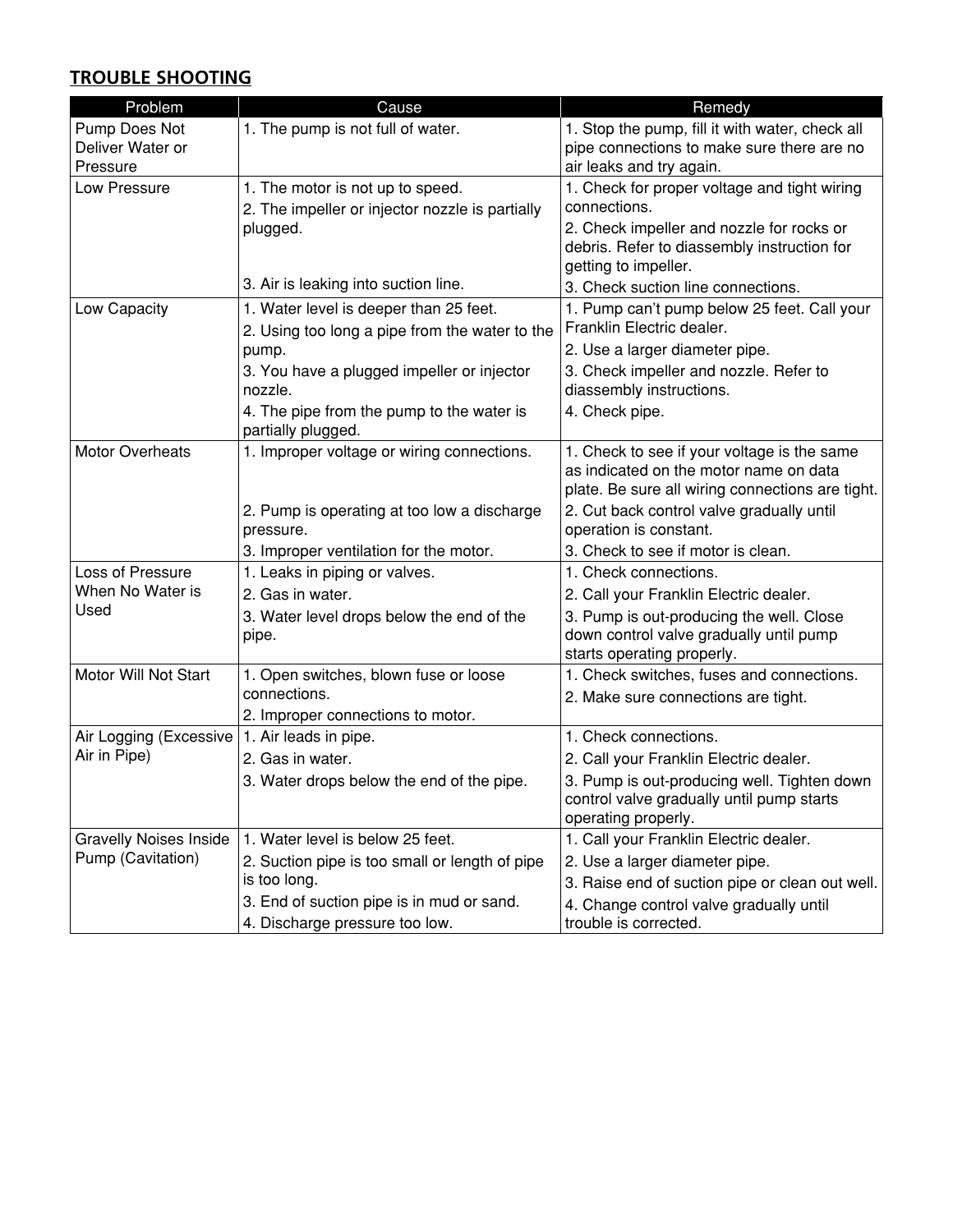## **PARTS FOR C-SERIES CONVERTIBLE SINGLE-STAGE INJECTOR PUMPS**



| <u>(@)</u> |     |
|------------|-----|
|            | 38. |

| Figure No.      | Part No.        | Description                        |
|-----------------|-----------------|------------------------------------|
|                 | 03-0055-01-K    | Case Kit w/plugs & fasteners       |
|                 | 06-0110-01-K    | Diffuser Kit w/sq. ring #4 F/3C    |
| $\overline{2}$  | 06-0111-00-K    | Diffuser Kit w/sq. ring #4 F/5C    |
|                 | 06-0112-09-K    | Diffuser Kit w/sq. ring #4 F/7C    |
|                 | 02-1051-04-K    | Bracket Kit w/fasteners F/3C       |
| 3               | 02-1052-03-K    | Bracket Kit w/fasteners F/5C       |
|                 | 02-1053-02-K    | Bracket Kit w/fasteners F/7C       |
| 4               | 13-1247-06-02PK | Square-ring Kit (2 per Kit)        |
| 5               | 22-3403-01-R    | Flinger 1-3/8x37/64x1/8 NEO        |
|                 | 05-3073-19-K    | Impeller Kit for 3C                |
| 6               | 05-3074-18-K    | Impeller Kit for 5C                |
|                 | 05-3075-17-K    | Impeller Kit for 7C                |
|                 | 18-1200-12-R    | Injector for 3C w/ o-rings         |
| 7               | 18-1293-04-R    | Injector for 5C w/ o-rings         |
|                 | 18-1248-18-R    | Injector for 7C w/ o-rings         |
| 8               | 18-1290-07-R    | Deep-Well plug w/ o-ring           |
| 9               | 24-0174-44      | O-ring Kit (incl. 1 each #9,10,11) |
| $\overline{12}$ | 23-1284-08-R    | Locknut                            |
| $\overline{13}$ | 23-2647-08-R    | <b>Box Spacer</b>                  |
| $\overline{15}$ | 31-1198-04-K    | Tube Kit 1/4x14-1/2 w/barb #14     |
| $16 - 17$       | 14-4433-03-K    | Fastener Kit (incl. 4 each #16,17) |
| $\overline{18}$ | 31-0059-11-06PK | Plug 1/4" (avail. in 6 pack only)  |
| $\overline{19}$ | 31-0062-08      | 3/4" plug (incl. w/case kit)       |
| 20              | 31-0063-08      | 1" Plug (incl. w/case kit)         |
| $\overline{22}$ | 9195-9726-R030  | Pressure Switch 30-50set           |
| 23              | 9193-4018-R     | Pressure Gauge                     |
| 24              | 10-0002-06      | Mech. Seal 5/8 (also w/imp. kits)  |
|                 | 9017-7817-R     | Motor 1/3 HP                       |
| 25              | 9010-0637-R     | Motor 1/2 HP                       |
|                 | 9010-0561-R     | Motor 3/4 HP                       |
| 26              | 08-0845-19-06PK | Wear-ring Kit 2/92 (6 ea. per kit) |
| 40              | 31-3155-01-R    | Hose 1"x18" PVC 150#               |
| 38 thru 45      | 14-4409-03-K    | <b>Tank Mounting Kit</b>           |
| 46              | <b>PJR-25S</b>  | Pressure Kit                       |
|                 |                 |                                    |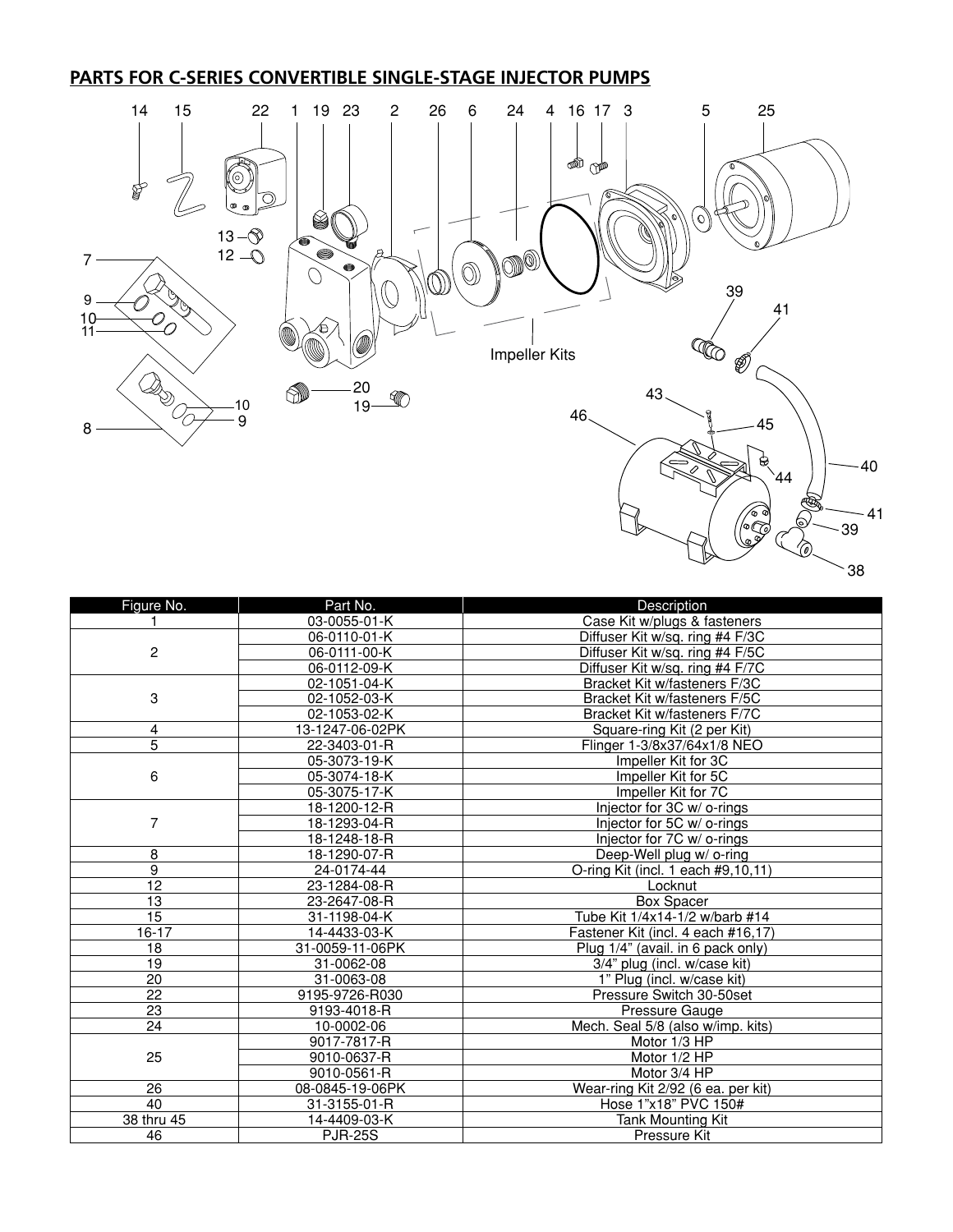# **U.S. LIMITED WARRANTY\***

# **Franklin Electric Co., Inc.**

Franklin Electric Co., Inc. warrants its new products to be free of defects in material and workmanship for a period of 1 year from date of installation or 2 years from date of manufacture, whichever comes first, WHEN installed in clean, potable water applications. Warranty does not cover applications pumping saltwater or other corrosive liquids. Consult and adhere to local codes for all applications. Franklin Electric Co., Inc. also provides additional warranty coverage on specific products as specified herein.

Franklin Electric's warranty obligation with regard to equipment not of its own manufacture is limited to the warranty actually extended to Franklin Electric by its suppliers.

This warranty extends only to the original retail purchaser and only during the time in which the original retail purchaser occupies the site where the product was originally installed.

Requests for service under this warranty shall be made by contacting the installing Franklin Electric dealer (point of purchase) as soon as possible after the discovery of any alleged defect. Franklin Electric will subsequently take corrective action as promptly as reasonably possible.

Franklin Electric at its discretion may replace or repair any product that fails under this warranty after inspection by an authorized company representative or after Franklin Electric has received the product at our factory. Replacement or repair cannot be made until after the product is inspected. All charges or expenses for freight to and from the factory, removal and reinstallation of the product, or installation of a replacement product are the responsibility of the purchaser.

**THIS WARRANTY SUPERSEDES ANY WARRANTY NOT DATED OR BEARING AN EARLIER DATE. ANY IMPLIED WARRANTIES WHICH THE PURCHASER MAY HAVE, INCLUDING MERCHANT ABILITY AND FITNESS FOR A PARTICULAR PURPOSE, SHALL NOT EXTEND BEYOND THE APPLICABLE WARRANTY PERIOD. Some states do not allow limitations on how long an implied warranty lasts, so the above limitation may not apply to you. IN NO EVENT SHALL Franklin ELECTRIC BE LIABLE FOR INCIDENTAL OR CONSEQUENTIAL DAMAGES. Some states do not allow the exclusion or limitation of incidental or consequential damages, so the above may not apply to you.**

This warranty does not apply to any product which has been subjected to negligence, alteration, accident, abuse, misuse, improper installation, vandalism, civil disturbances, or acts of God. The only warranties authorized by Franklin Electric are those set forth herein. Franklin Electric does not authorize other persons to extend any warranties with respect to its products, nor will Franklin Electric assume liability for any unauthorized warranties made in connection with the sale of its products.

## **THIS WARRANTY GIVES YOU SPECIFIC LEGAL RIGHTS, AND YOU MAY ALSO HAVE OTHER RIGHTS WHICH MAY VARY FROM STATE TO STATE.**

\* Contact Franklin Electric Co., Inc. Export Division for International Warranty.

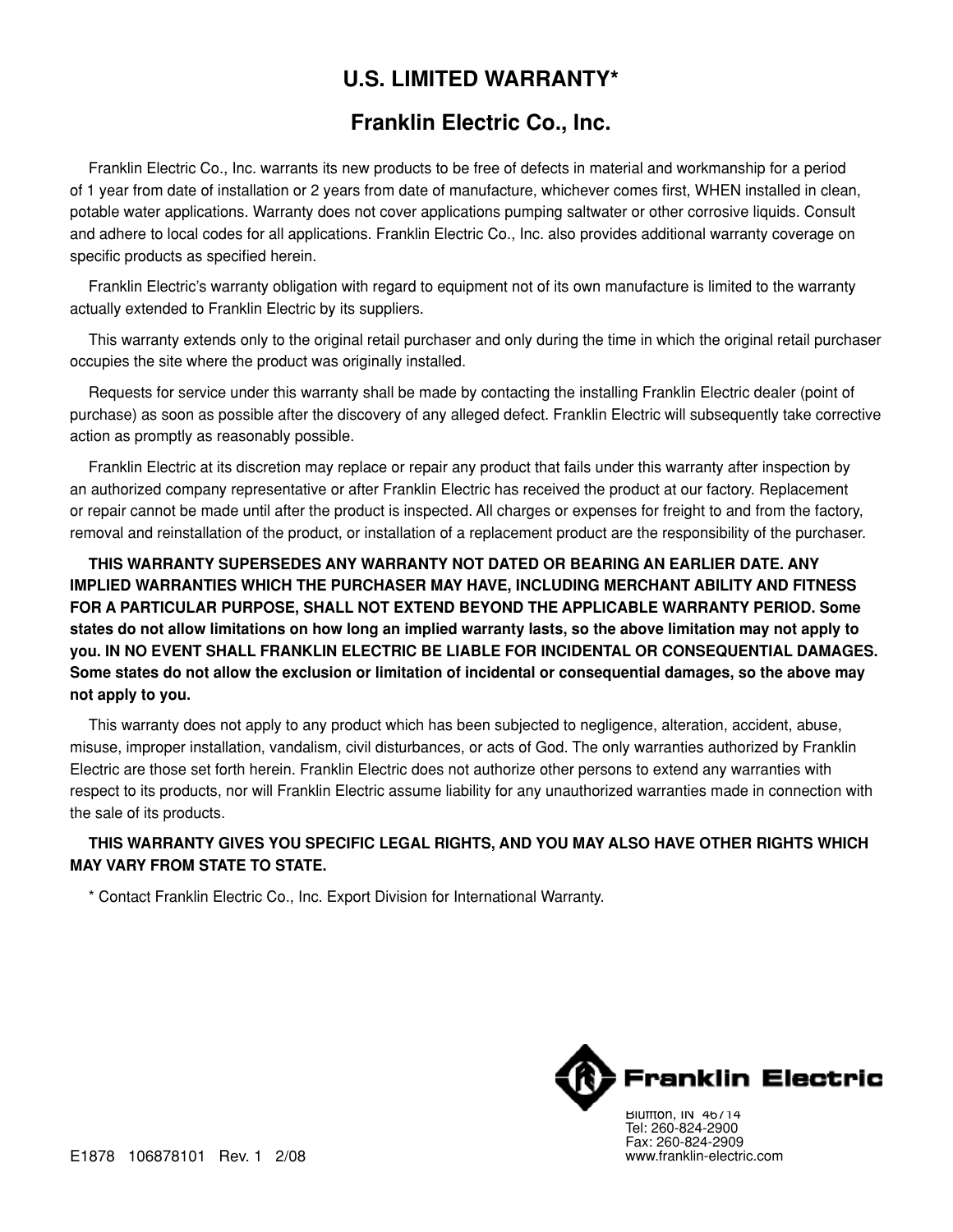

# MANUEL D'UTILISATEUR POMPE SÉRIE "C"

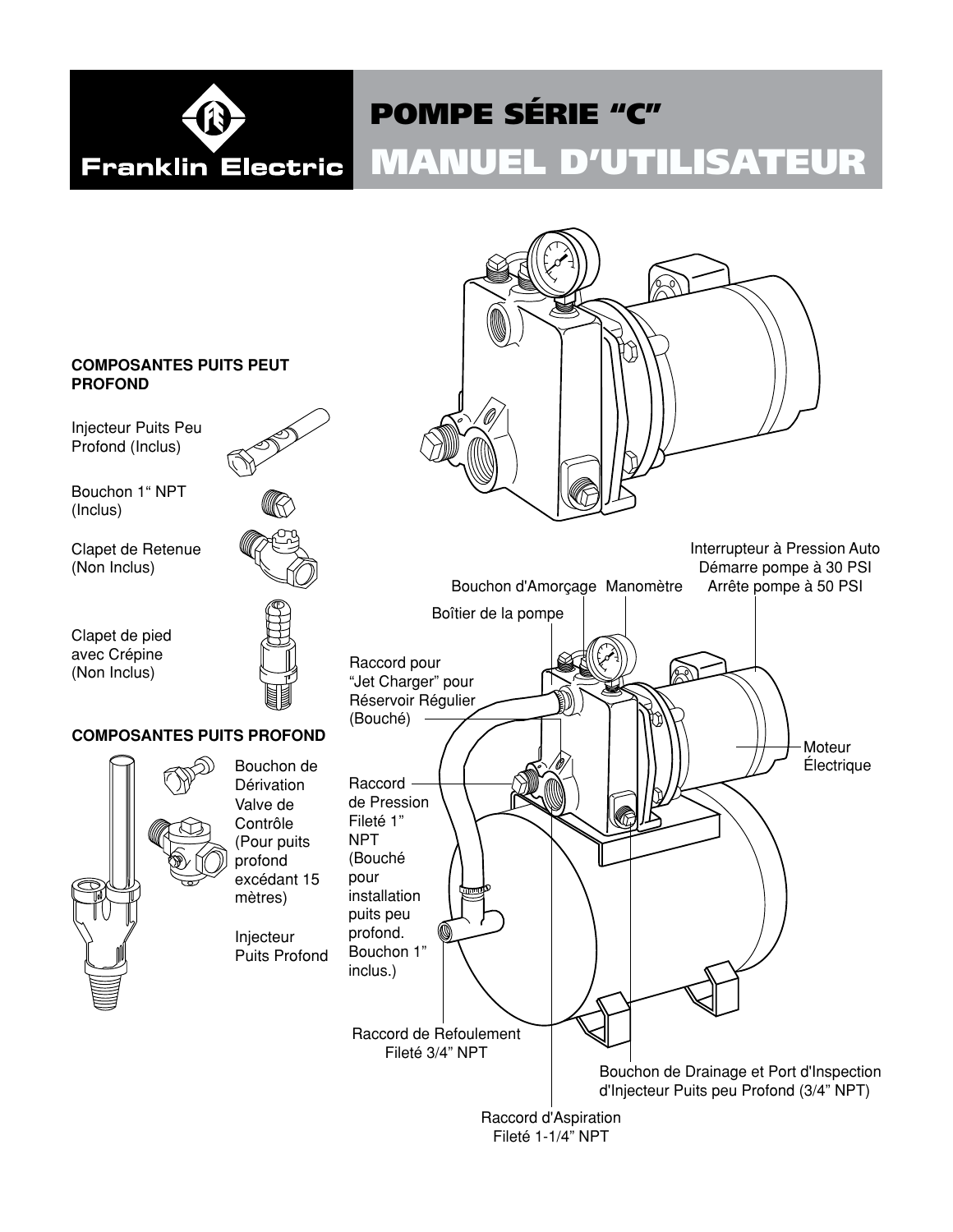## **LIRE ET SUIVRE LES INSTRUCTIONS DE SÉCURITÉ**

**Voici le symbole d'avertissement de sécurité.** Quand vous verrez ce symbole sur votre pompe ou dans ce manuel, regardez pour un des mots-clefs ci-dessous et soyez conscient des dangers potentiels de blessures.

**D A N G E R** Avertis des dangers qui **vont** causer des blessures sérieuses, la mort ou des dommages majeurs à la propriété si ignorés.

**AVERTISSEMENT** Avertis des dangers qui **peuvent** causer des blessures sérieuses, la mort ou des dommages majeurs à la propriété si ignorés.

**ATTENTION** Avertis des dangers qui **peuvent** ou **vont** causer des blessures mineures à la personne et/ou des dommages majeurs à la propriété si ignorés.

La vignette **À NOTER** indique une attention spéciale qui est importante mais non reliée à la sécurité.

#### **Bien lire et suivre toutes les instructions de sécurité écrites dans ce manuel et sur la pompe.**

Garder les vignettes de sécurité en bonne condition.



**Haut Voltage.Pe ut électrocuter ,brûler ou causer la mort.**

Mettre la pompe à la masseavant de brancher au courant principal. Débrancher le courant avant de travailler sur la pompe, le moteur ou le réservoir.

# endommagées ou manquantes. **Adapter le moteur au**

Remplacer les vignettes

**courant utilisé. Voir la section ÉLECTRIQUE de ce manuel et la plaque signalétique du moteur.**

Mettre le moteur à la masse avant de brancher au courant principal.

Se conformer aux codes électriques nationaux, Canadiens et locaux pour tout branchement électrique.

Suivre les instructions de ce manuel pour le branchement du moteur au réseau principal.

## **SÉCURITÉ ÉLECTRIQUE**

**ATTENTION La charge d'un condensateur peut présenter un danger.** Pour décharger le condensateur du moteur, prendre un tournevis isolé **PAR LA POIGNÉE** et faire un contact entre les deux bornes du condensateur. Ne pas toucher à la tige du tournevis ou aux bornes du condensateur. Si vous éprouvez quelques doutes que ce soit, veuillez faire appel à un électricien qualifié.

## **SÉCURITÉ GÉNÉRALE**

Ne pas exposer la pompe ou aucune composante du système au gel. L'exposition au gel annulera la garantie.

N'utiliser cette pompe que pour pomper de l'eau.

Inspecter périodiquement la pompe et ses composantes.

## **AVANT DE COMMENCER**

Avant d'installer la pompe, prendre soins de lire ce manuel et de suivre toutes les instructions de sécurité.

Garder l'espace de travail propre, bien éclairé et libre de tout encombrement.

# **A** AVERTISSEMENT



## **AVERTISSEMENT**



#### Garder les vignettes de sécurité propres et en bonne condition.

Porter des lunettes de sécurité pendant l'installation ou la maintenance de la pompe.

Se conformer au Code Électrique National et à tout autre code local pour toute installation électrique. S'informer auprès des agences locales ou contacter un électricien certifié.

PRESSION DANGEREUSE : Ne pas faire fonctionner la pompe dans un circuit fermé. Relâcher toute la pression du système avant de travailler sur toute composante.

LE COURANT éLECTRIQUE DOIT **ETRE COUPÉ** avant de faire tout branchement électrique.

Suivre les instructions de branchement de la pompe fournies dans ce manuel.

S'assurer que le moteur est mis à la masse avant de le brancher à la source de courant principale.

**ATTENTION** Scellée mécanique d'arbres ; ne pas faire fonctionner à sec. Remplir la pompe d'eau avant de la faire fonctionner ou elle sera endommagée.

NE PAS toucher un moteur en fonction. La surface du moteur peut être CHAUDE. Laisser refroidir pendant trente (30) minutes avant de manipuler.

Inspecter le système de pompe et ses composantes périodiquement.

La garantie est annulée si ce produit est modifié ou utilisé pour pomper autre chose que de l'eau.

## **INTRODUCTION**

Une pompe à jet a beaucoup d'avantages comparée aux autres systèmes de pompage. Les pièces mécaniques (moteur,impulseur, composantes électriques, etc.) ne se trouvent pas dans le fond du puits, mais au-dessus du sol, les rendant beaucoup plus accessibles. Pour les travailler, seul un outillage de base sera nécessaire. Une pompe à jet s'installe facilement et rapidement sans besoin d'outils spécialisés. vous pouvez donc l'installer vous-même en suivant de près les instructions de ce manuel.

Une pompe de série C peut prendre son eau à une profondeur maximum de 36 mètres et la pomper à un minimum de 9 mètres au-dessus de la pompe tout en gardant la pression nécessaire pour les applications de plomberie moderne.

## **INSPECTEZ VOTRE COLIS**

Ce produit a été inspecté et emballé avec soins à la manufacture. étant donné que le transporteur a assumé toute responsabilité concernant l'arrivée intacte du produit, tout dommage visible ou non au produit sera la responsabilité de ce dernier.

## **LOCALISATION DE LA POMPE**

Choisir un endroit propre, bien ventilé et à l'abri des intempéries qui offre aussi une protection contre le gel, l'eau et la chaleur. De plus, l'endroit devrait permettre un accès pour l'entretien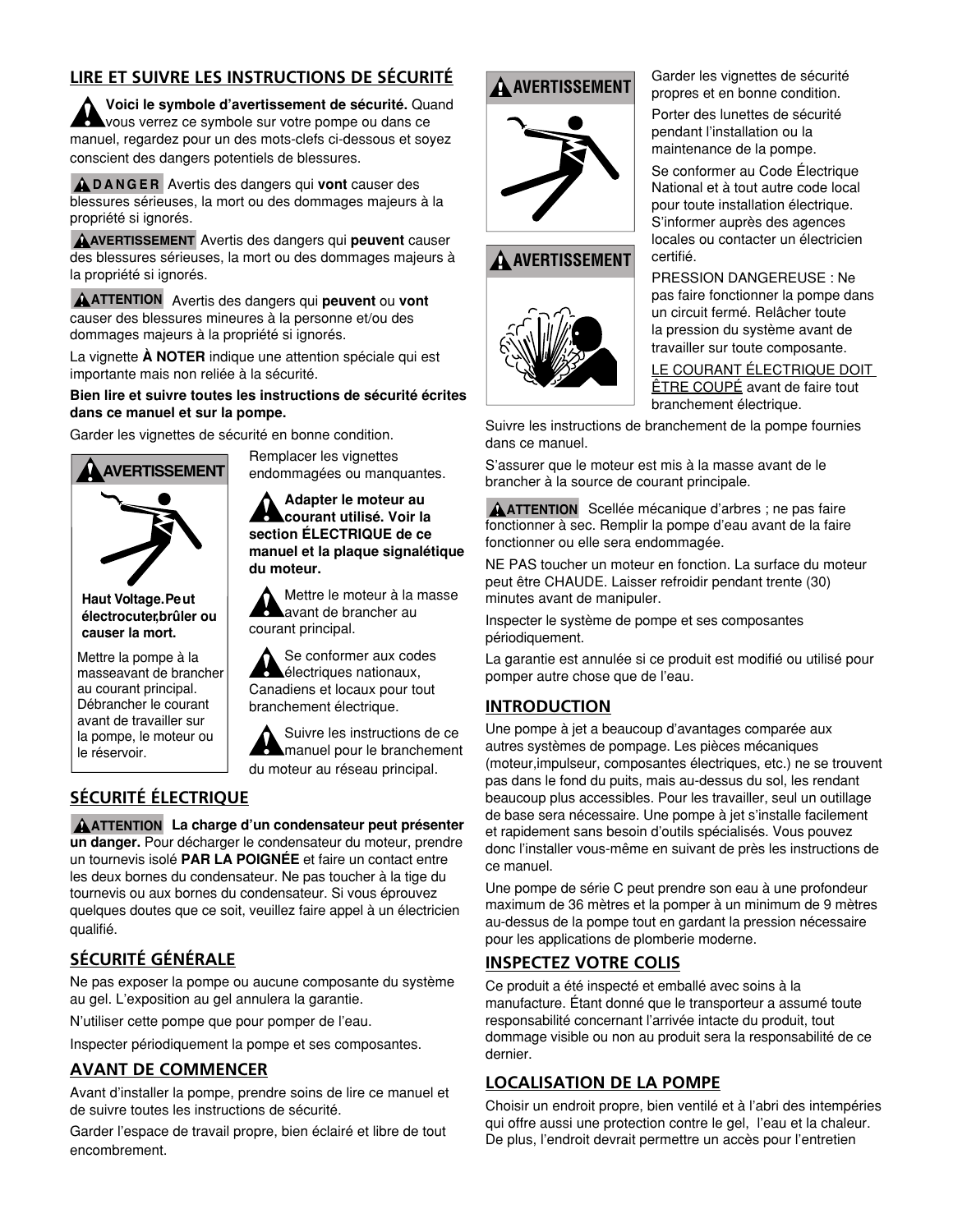et le drainage de la pompe, du réservoir et des conduits. Un plancher spécial n'est pas nécessaire tant que le sol soit droit et solide.

Décidez comment sceller le puits contre les contaminants extérieurs en vous fiant aux normes locales. La méthode la plus utilisée est un COUVERCLE DE PUITS ÉTANCHE. Si les conduits doivent être gardés sous le point de gel, vous pouvez enterrer le dessus du puits ou utiliser un COULISSEAU qui laisse le dessus du puits visible et accessible pour une maintenance périodique, tout en gardant le reste du puits isolé contre le gel.

## **TUYAUTERIE DU PUITS**

Les filets de succion sur la pompe mesurent 1-1/4 pouces. La tuyauterie de succion ne doit donc pas être inférieure à ce diamètre.

Malgré le fait qu'une pompe à jet fonctionne mieux quand elle est située près de la source d'eau, il peut être pratique ou nécessaire de l'installer à une certaine distance du puits ou de l'arrivée d'eau. **POUR UN PUITS PEU PROFOND** la distance horizontale entre le puits et la pompe est limitée par la dénivellation et par la friction à l'intérieur de la canalisation de succion. **POUR UN PUITS PROFOND** la pompe ne devrait pas être située à plus de 12 mètres du puits, sinon, de plus grosses canalisations, une pompe à jet multi stages ou même une pompe submersible pourraient être un meilleur choix.

Planifier le parcours des conduits avant de commencer l'installation afin d'avoir tout le matériel nécessaire (tuyaux, adaptateurs, etc.) à portée de main pour terminer l'installation. Garder la tuyauterie propre car les cailloux et autres corps étrangers pourraient bloquer l'impulseur et compromettre le bon fonctionnement du système. Garder une dénivellation montante de 1/30 à partir de la source en installant les conduits horizontaux afin d'éviter les poches d'air.

**Si de la tuyauterie de plastique est utilisée** du coté succion et pression (filetée 1 pouce), alors utiliser deux collets pour chaque fixation. La longueur du tuyau devrait être ajustée afin que l'injecteur soit situé 3 à 4 mètres en dessous du niveau

## **FIGURE 1 - PLOMBERIE DE REFOULEMENT**



minimum de rabattement. Tous les collets devraient être serrés solidement. Si des tuyaux d'acier galvanisés sont utilisés, visser les premières longueurs de tuyau au clapet de pied et utiliser un scellant à tuyau sur les filets mâles seulement. Abaisser l'injecteur et la tuyauterie dans le puits. Remplir les tuyaux d'eau afin de vérifier qu'il n'y ait pas de fuites et pour accélérer l'amorçage de la pompe; le tout doit être fait avec des tuyaux propres exempts de toute bavure.

**TUYAUTERIE DE REFOULEMENT (Figure 1):** Ce type d'installation est typique et correct pour tout type de tuyauterie. Le bouchon d'amorçage de la pompe est essentiel au procédé de démarrage. Les valves évitent le déchargement des tuyaux lors de la maintenance; de plus, une union ou une section de tuyau démontable devrait se trouver près de la pompe.

#### **BRANCHEMENT DE PRESSION ENTRE LA POMPE ET L'INTERRUPTEUR DE PRESSION AUTOMATIQUE:** le

branchement fait à la compagnie est satisfaisant pour un puits peu profond ou un puits profond qui n'utilise pas une valve soupape de contrôle. Lorsqu'une valve soupape de contrôle est requise pour un puits profond, procéder comme suit : Déconnecter le tube de l'interrupteur de pression et enlever l'adaptateur du corps de la pompe. Jeter le tube mais réutiliser l'adaptateur pour brancher l'interrupteur de pression à la valve soupape de contrôle avec le tube plus long fourni dans l'équipement de puits profond. Utiliser le bouchon de la valve soupape de contrôle pour sceller l'ouverture sur la pompe. Se référer à l'illustration.

## **MOTEUR**

AVIS: Un moteur opérant de façon normale garde ses capacités de fonctionnement indéfiniment. Le moteur doit être propre, sec et avoir une ventilation adéquate. Un moteur qui est malpropre ou encore PROTÉGÉ par un sac de plastique ou autre type de protection va évidemment surchauffer.

## **DÉTAILS ET FONCTIONNALITÉ DES PIÈCES**

Une pompe à jet comprend une pompe centrifuge et un injecteur. Lorsque la pompe est remplie d'eau et que l'on actionne le moteur, l'impulseur à l'intérieur de la pompe propulse l'eau vers l'extérieur en utilisant la force centrifuge, ce qui crée une dépressurisation à l'intérieur du corps de la pompe. L'eau vient remplir ce vide créant l'action de pompage…Un peu comme boire à l'aide d'une paille. Une partie de l'eau passe à grande vitesse dans un petit injecteur à l'intérieur du corps de la pompe. L'eau passant dans cet injecteur crée une autre dépressurisation qui crée elle aussi une action de pompage. Ces deux actions de pompage : centrifuge et à jet, sont la raison pour laquelle les pompes d'aujourd'hui performent aussi bien. Elles permettent d'atteindre la pression et le débit nécessaires au bon fonctionnement de tout système d'eau actuel.

Une pompe à jet convertible est destinée au fonctionnement pour puits peu profond jusqu'à 7 mètres de profondeur. Elle peut être facilement convertie pour l'opération d'un puits profond en enlevant l'injecteur pour puits peu profond et en le remplaçant par un adaptateur de détournement auquel on fixe un injecteur pour puits profond, lequel sera installé au fond du puits. Brancher la tuyauterie de succion et de pression aux ouvertures à la base du corps de la pompe. En utilisant l'injecteur approprié, utiliser une tuyauterie simple ou double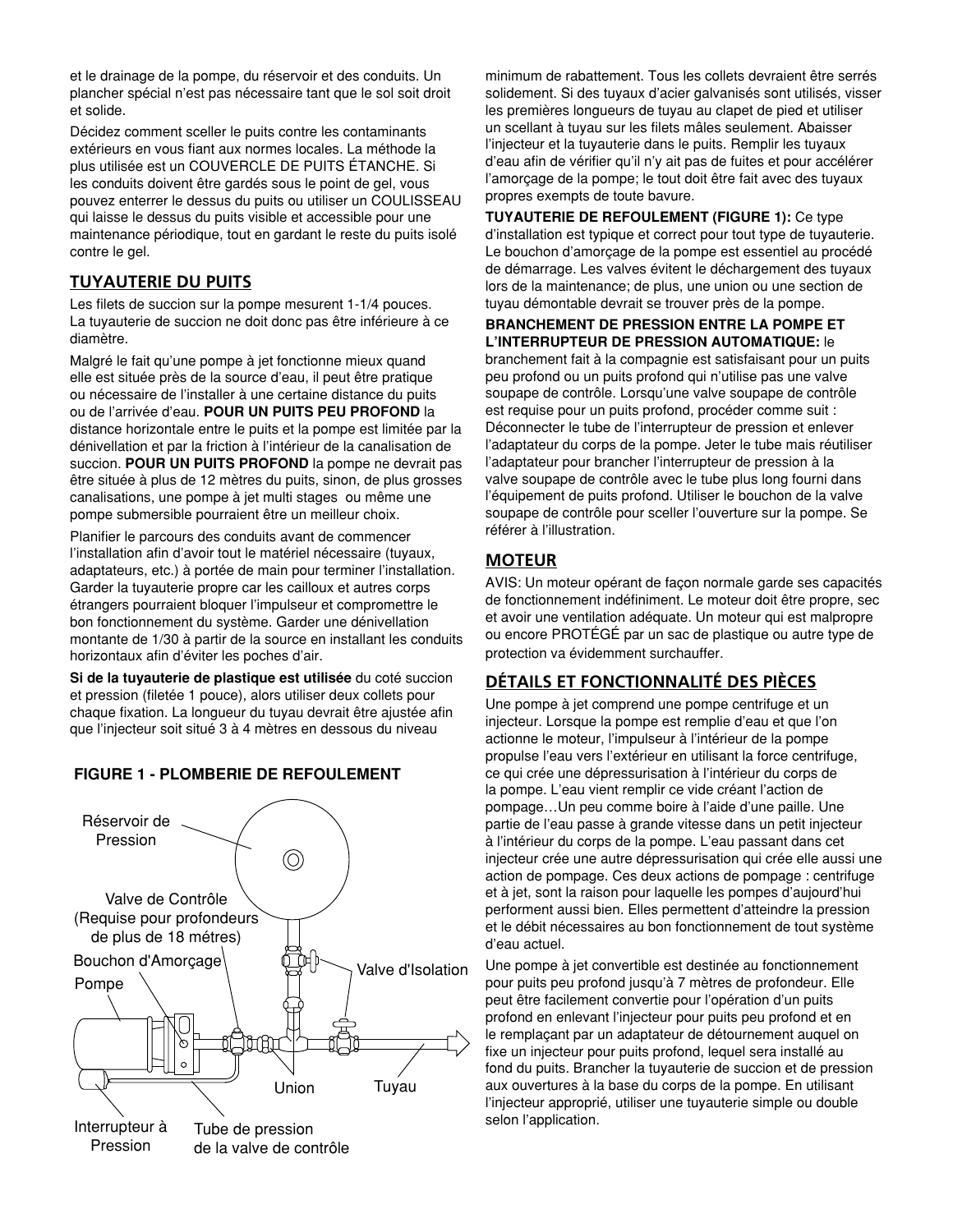## **DÉTAILS D'INSTALLATION**

| Il est bon de noter les détails de votre installation. Veuillez<br>remplir les champs ci-dessous : |  |
|----------------------------------------------------------------------------------------------------|--|
|                                                                                                    |  |
|                                                                                                    |  |
|                                                                                                    |  |
|                                                                                                    |  |
|                                                                                                    |  |
|                                                                                                    |  |
| Longueur des conduits de refoulement (m): __________________                                       |  |
|                                                                                                    |  |
|                                                                                                    |  |

## **INSTALLATION ÉLECTRIQUE**



Couper le courant à la boîte électrique avant de faire tout branchement.

Le courant à l'arrivée doit être à plus ou moins 10% de celui inscrit sur la plaque signalétique du moteur. Une source de courant trop faible ou trop forte peut

endommager le moteur et annulera la garantie.

S'il est possible, brancher la pompe seule sur son circuit.

Brancher le fil de masse avant tous les autres.

Ne jamais faire fonctionner la pompe si elle n'est pas mise à la masse.

## **AVIS : LIRE ET SUIVRE TOUTES LES INSTRUCTIONS DE SÉCURITÉ**

Les branchements de la pompe doivent être faits selon les normes du Code électrique National ou du Code électrique Canadien tout en tenant compte des exigences locales.

Toute unité pouvant fonctionner sur deux voltages différents est pré ajustée à 230 volts à la compagnie.

**ATTENTION** Si vous n'êtes pas certain de la bonne façon de brancher le système, veuillez consulter un électricien certifié.

Notez que toute installation électrique est sujette à une inspection officielle et doit se conformer au code électrique

#### **FIGURE 2 - RACCORDEMENT ÈLECTRIQUE INTERRUPTEUR À PRESSION**

Boulon Différentiel Boulon d'Ajustement **LOAD LOAD LINE LINE**  $\boxtimes$ Vers coupe-circuit **GROUND** ou disjoncteur

local. Installer un disjoncteur ou un interrupteur à fusible près de la pompe. Enlever le couvert sur l'interrupteur de pression. Brancher l'arrivée de courant sur les bornes marquées LINE et le fil vert ou dénudé à la borne GROUND (masse). L'interrupteur de pression est pré ajusté pour démarrer à une pression de 30 livres/po2 et arrêter à 50 livres/po2. Réinitialiser l'interrupteur seulement si nécessaire en utilisant la procédure suivante : 1-Tourner le boulon D'AJUSTEMENT pour ajuster la pression DE DéPART de la pompe (sens horaire pour augmenter la pression, anti-horaire pour la diminuer). Tourner le boulon DIFFéRENTIEL pour ajuster la pression MAXIMUM voulue dans le système (sens horaire pour augmenter la pression, anti-horaire pour la diminuer). NE PAS actionner le système avant d'avoir complètement rempli la pompe d'eau. Si la pompe est démarrée à sec, les scellées mécaniques à l'intérieur pourraient être endommagées.

## **OPÉRATION**

#### **INSTALLATION PUITS PEU PROFOND**

Pour l'opération d'un puits peu profond n'excédant pas 7 mètres, une seule canalisation est nécessaire du côté succion. L'injecteur pour puits peu profond sur le côté du corps de la pompe et le bouchon de pression (1 pouce) ont été installés à la compagnie. Le choix d'utiliser un clapet anti-retour près de la pompe ou un clapet de pied submergé dépendra de la source. Un clapet anti-retour est nécessaire dans le cas d'un puits artésien ; un clapet de pied sera plus approprié dans le cas d'un puits fermé ou creusé. Les deux peuvent être utilisés pour pomper à partir d'un lac ou d'une rivière si on installe une crépine au bout du tuyau

#### **DÉMARRAGE INITIAL (APRÈS INSTALLATION OU DRAINAGE)**

Retirer le bouchon d'amorçage et verser de l'eau jusqu'à ce que le corps de la pompe soit rempli. Une chaudière d'eau devrait suffire à remplir la pompe si un clapet anti-retour est installé à l'entrée de la pompe. Quand un clapet de pied est utilisé, on aura besoin de beaucoup plus d'eau. Faire tourner la pompe manuellement de quelques tours pour évacuer l'air prise dans l'impulseur. Réinstaller le bouchon d'amorçage et le cadran à pression. Ouvrir les robinets de la maison et actionner le moteur de la pompe. étant donné que le tuyau de succion est vide, cela peut prendre quelques secondes ou même quelques minutes avant que l'eau ne se rende aux robinets de façon régulière. Le temps nécessaire dépend de la longueur des conduits de succion et de la hauteur de la pompe en rapport avec la source. Il peut être nécessaire d'arrêter la pompe et d'ajouter de l'eau par le bouchon d'amorçage. Lorsque la pompe fonctionne correctement, fermer les robinets et laisser la pression augmenter jusqu'à ce que le système arrête la pompe. Le système est maintenant prêt à répondre automatiquement à la demande d'eau.

| DIMENSION TUYAU DE SUCCION POUR INSTALLATION DE PUITS<br>PEU PROFOND (Du Puits à la Pompe - Désaxé) |                 |             |             |
|-----------------------------------------------------------------------------------------------------|-----------------|-------------|-------------|
| CV de la<br>Pompe                                                                                   | $1 - 1/4"$      | $1 - 1/2"$  | 42°         |
| 1/3                                                                                                 | Jusqu'à 200 pi. | 200-400 pi. | 400-800 pi. |
| 1/2                                                                                                 | Jusqu'à 150 pi. | 150-300 pi. | 300-600 pi. |
| 3/4                                                                                                 | Jusqu'à 100 pi. | 100-200 pi. | 200-400 pi. |
|                                                                                                     | Jusqu'à 50 pi.  | 50-100 pi.  | 100-300 pi. |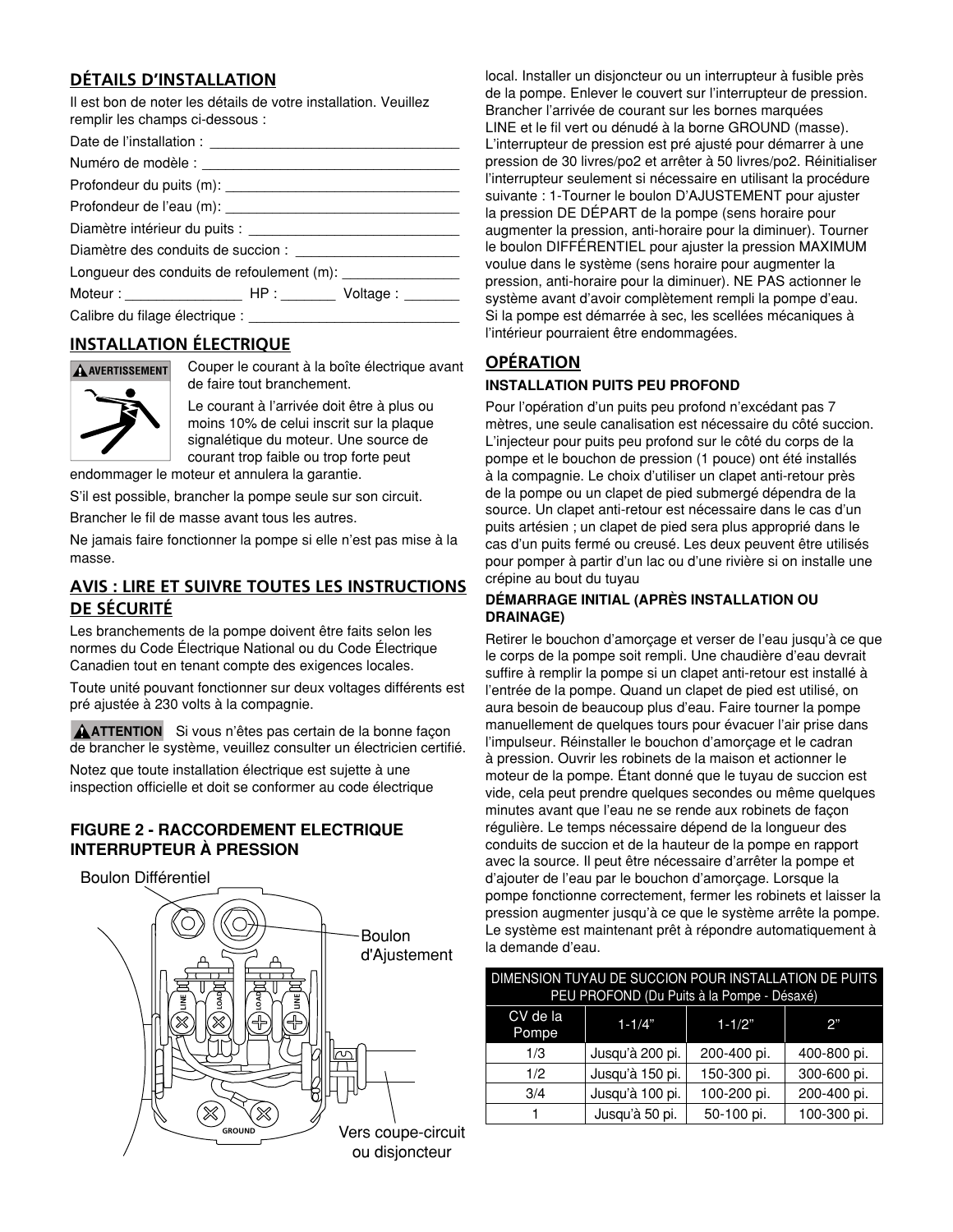#### DIMENSION TUYAU DE REFOULEMENT POUR INSTALLATION DE PUITS PEU PROFOND (De la Po

| FUITS FLU FRUI UND (DE la FUITIDE du SEIVICE) |           |            |
|-----------------------------------------------|-----------|------------|
| CV de la Pompe                                |           | 2"         |
| 1/3                                           | 10-50 pi. | 50-150 pi. |
| 1/2.                                          | 5-30 pi.  | 30-100 pi. |
| 3/4                                           | 5-25 pi.  | 25-100 pi. |
|                                               | 5-20 pi.  | 20-50 pi.  |

## **INSTALLATION PUITS PROFOND**

Pour un puits profond ayant une profondeur dépassant les 7 mètres, une canalisation double est nécessaire jusqu'à l'injecteur au fond du puits. Retirer l'injecteur pour puits peu profond et le bouchon de 1 pouce. Installer le bouchon de détournement et la canalisation de pression de 1 pouce. UNE vALvE DE CONTRÔLE EST NéCESSAIRE POUR TOUTE INSTALLATION DE PUITS PROFOND.

#### **DÉMARRAGE INITIAL (APRÈS INSTALLATION OU DRAINAGE)**

Fermer la valve sur la tuyauterie de refoulement. Retirer le bouchon d'amorçage et verser de l'eau jusqu'à ce que la tuyauterie de succion et la pompe soient pleines. Ceci peut nécessiter jusqu'à 80 litres d'eau. Faire tourner la pompe manuellement de quelques tours pour évacuer l'air pouvant y rester. Réinstaller le bouchon d'amorçage et le cadran à pression. Utiliser des clés pour desserrer l'écrou de blocage sur la valve de contrôle. Ajuster la valve à la position fermée (la marque sur la valve doit être perpendiculaire aux tuyaux). Mettre le courant pour actionner le moteur et la pompe. Le cadran à pression devrait immédiatement indiquer la pression maximum (aucune capacité) pour le modèle et la profondeur concernés. S'il y a absence de pression, répéter le procédé de démarrage. Regarder le cadran à pression et ouvrir tranquillement la valve de contrôle jusqu'à ce que la pression se mette à varier sur le cadran et que la pompe devienne plus bruyante. Refermer légèrement la valve de contrôle pour restaurer le bon fonctionnement. Noter la pression ; c'est la pression minimum à laquelle la pompe fonctionnera. Tenir l'ajustement de la valve en position et serrer l'écrou hexagonal pour immobiliser l'ajustement. La valve de contrôle peut être ajustée pour une plus grande pression d'opération (1/2 livre/ pouce carré par 30cm) au détriment de la pression de sortie ; on fait ceci afin de s'assurer une protection pour une baisse du niveau d'eau prévue. Vérifier que les robinets de la maison n'évacuent plus d'air, fermer ces derniers et laisser la pression augmenter jusqu'à ce que le système arrête la pompe. Le système est maintenant prêt à répondre automatiquement à la demande d'eau.

| DIMENSION TUYAU PUITS PROFOND - PUITS À POMPE<br>(DÉSAXÉ)(Pour installations de Puits Profond) |                    |                          |                          |                    |
|------------------------------------------------------------------------------------------------|--------------------|--------------------------|--------------------------|--------------------|
| CV de la<br>Pompe                                                                              | Moins de<br>20 pi. | 20 à 60 pi.              | 60 à 100 pi.             | 100 à 50 pi.       |
| 1/3                                                                                            | $1 - 1/4 \times 1$ | $1 - 1/2 \times 1 - 1/4$ | $1 - 1/2 \times 1 - 1/4$ | $2 \times 1 - 1/2$ |
| 1/2                                                                                            | $1 - 1/4 \times 1$ | $1 - 1/2 \times 1 - 1/4$ | $1-1/2 \times 1-1/4$     | $2 \times 1 - 1/2$ |
| 34                                                                                             | $1 - 1/4 \times 1$ | $1 - 1/2 \times 1 - 1/4$ | $2 \times 1 - 1/2$       | $2 - 1/2 \times 2$ |
|                                                                                                | $1 - 1/4 \times 1$ | $1-1/2 \times 1-1/4$     | $2 \times 1 - 1/2$       | $2 - 1/2 \times 2$ |

## **DRAINAGE DU SYSTÈME CONTRE LE GEL**

Couper l'arrivée de courant et enlever les fusibles pour la pompe, le chauffe-eau et tout autre système nécessitant de l'eau.





Ouvrir tous les robinets et laisser couler l'eau jusqu'à ce que les conduits soient vides. Enlever les bouchons d'amorçage et de drain pour vider la pompe. Enlever le bouchon de drain sur le réservoir à pression. Drainer séparément toute pièce du système qui ne peut se drainer seule (chauffe-eau,

adoucisseur d'eau, réservoirs de toilette, tuyauterie rabaissée, etc.)

Le bouchon 3/4 pouce NPT peut être enlevé pour inspecter et nettoyer les débris pouvant se trouver dans l'injecteur pour puits peu profond (si nécessaire). Ce bouchon est aussi le bouchon de drainage et DOIT ÊTRE ENLEVÉ afin de drainer le système pour le protéger contre le gel.



## **ENTRETIEN ET DÉMONTAGE**

Si vous rencontrez des problèmes avec votre pompe, déterminez le problème à partir de la liste de vérification. Si vous faites l'entretien vous-même, référez-vous à la page sur l'entretien ainsi que celle des pièces. Si un entretien est nécessaire sur l'injecteur de puits peu profond, il peut être démonté de la pompe. Si l'impulseur, l'arbre, les joints d'étanchéité ou le moteur ont besoin d'un entretien, procédez comme suit : débranchez la ligne à pression de l'interrupteur de pression automatique et enlevez les boulons tenant le support au corps de la pompe. Retirez le moteur et le support ensemble (pas besoin de débrancher les canalisations). vous aurez alors accès à l'impulseur. Dévissez l'impulseur de l'arbre afin d'avoir accès au joint d'étanchéité. Réassemblez en inversant la procédure. Nettoyez l'anneau carrée ainsi que les surfaces de contact. Lubrifiez légèrement l'anneau carrée afin d'aider à l'assemblage.

**ATTENTION** Avant le désassemblage de la pompe, s'assurer que le courant est coupé ou que les fusibles sont enlevés. Après avoir réassemblé la pompe, référez-vous aux instructions de démarrage ci-haut.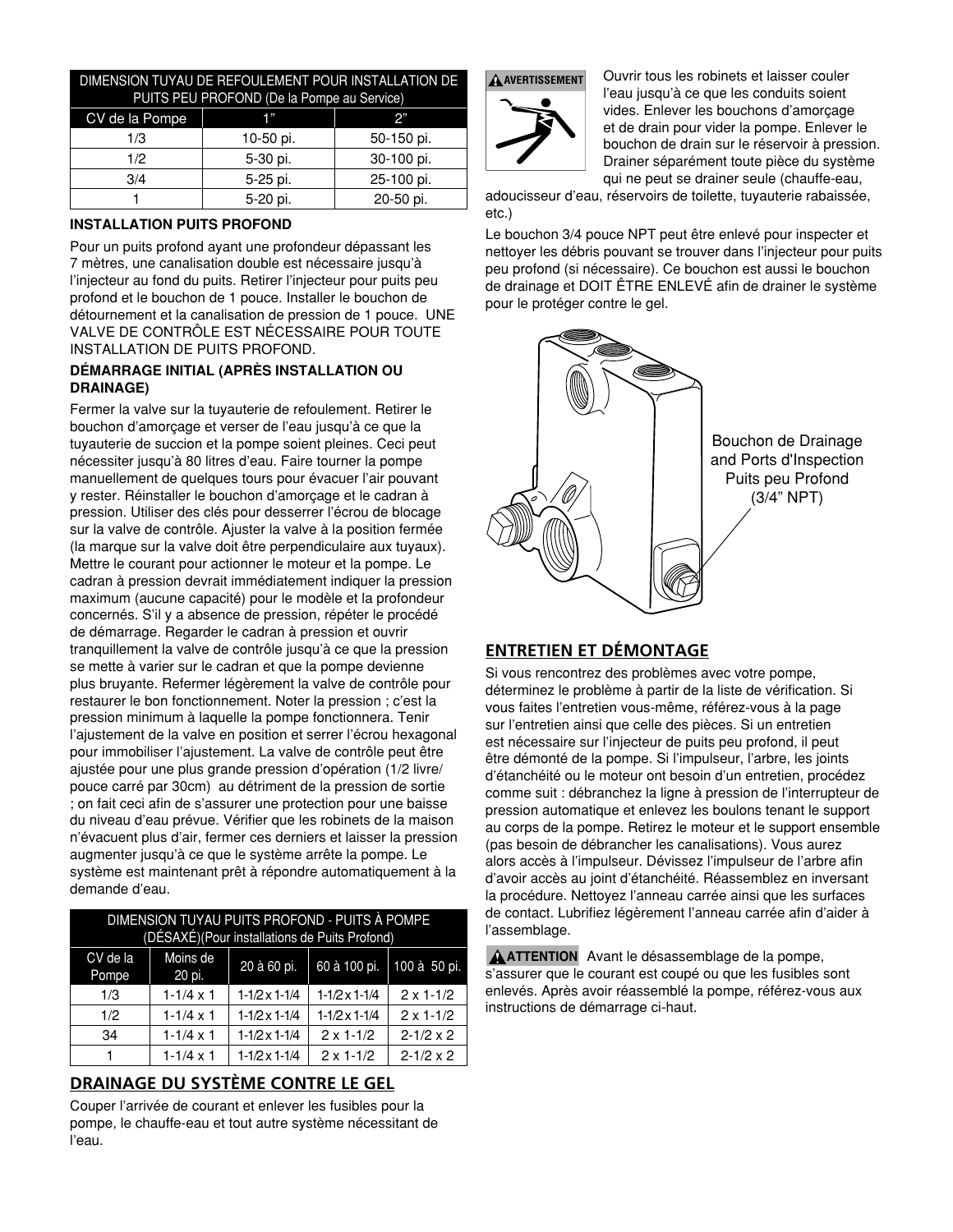# **RÉSOULTION DE PROBLÈMES**

| Problèmes                                       | Cause                                                                             | Solution                                                                                                                                                     |
|-------------------------------------------------|-----------------------------------------------------------------------------------|--------------------------------------------------------------------------------------------------------------------------------------------------------------|
| La pompe ne fournit                             | 1. La pompe n'est pas remplie d'eau.                                              | 1. Arrêtez la pompe, remplir d'eau et vérifiez                                                                                                               |
| pas d'eau ou de                                 |                                                                                   | à ce que les canalisations ne prennent pas                                                                                                                   |
| pression                                        |                                                                                   | d'air. Essayez de nouveau.                                                                                                                                   |
| Basse pression. Si la<br>pompe fournit de l'eau | 1. Le moteur ne tourne pas à plein régime.                                        | 1. Vérifiez à ce que le voltage soit bon et que<br>les fils soient bien fixés.                                                                               |
| mais à basse pression                           | 2. L'impulseur ou l'injecteur sont<br>partiellement bouchés.                      | 2. Regardez si l'impulseur ou l'injecteur<br>ne sont pas bouchés par des roches ou<br>des débris. Référez-vous au chapitre<br>ENTRETIEN pour la procédure de |
|                                                 |                                                                                   | désassemblage.                                                                                                                                               |
|                                                 | 3. De l'air entre dans la canalisation de<br>succion.                             | 3. Vérifiez les adaptateurs de la canalisation<br>de succion.                                                                                                |
| Bas Débit                                       | 1. Le niveau de l'eau dans le puits est plus<br>profond que 7 mètres.             | 1. La pompe ne peut pomper à cette<br>profondeur. Appelez votre détaillant Franklin<br>Electric.                                                             |
|                                                 | 2. La tuyauterie de succion est trop longue.                                      | 2. Utilisez un tuyau ayant un diamètre plus<br>grand.                                                                                                        |
|                                                 | 3. L'impulseur ou l'injecteur pour puits peu<br>profond est partiellement bouché. | 3. Vérifiezl'impulseur et l'injecteur. Référez-<br>vous au chapitre ENTRETIEN pour la                                                                        |
|                                                 | 4. La tuyauterie de succion est partiellement<br>bouchée.                         | procédure.                                                                                                                                                   |
| Le moteur surchauffe                            | 1. Voltage inadéquat.                                                             | 4. Vérifiez la tuyauterie.<br>1. Voir à ce que le voltage soit le même à                                                                                     |
|                                                 |                                                                                   | l'arrivée que celui indiqué sur la plaque de la<br>pompe (plus ou moins 10%). Vérifiez que les<br>contacts soient solides.                                   |
|                                                 | 2. La pompe fonctionne à une trop basse<br>pression.                              | 2. Réajustez la valve de contrôle jusqu'à ce<br>que le système fonctionne adéquatement.                                                                      |
|                                                 | 3. Ventilation inappropriée.                                                      | 3. Vérifiez que le moteur soit propre et bien<br>ventilé.                                                                                                    |
| Perte de pression                               | 1. Fuites d'eau dans les canalisations,                                           | 1. Vérifiez la tuyauterie.                                                                                                                                   |
| quand le système est                            | valves, adaptateurs, etc.                                                         | 2. Appelez votre détaillant Franklin Electric.                                                                                                               |
| au repos                                        | 2. Il y a des gaz dans l'eau.                                                     | 3. La pompe a trop de demande pour                                                                                                                           |
|                                                 | 3. Le niveau de l'eau baisse plus bas que la                                      | la capacité du puits. Réajustez la valve                                                                                                                     |
|                                                 | tuyauterie de succion.                                                            | de contrôle jusqu'à ce que le système<br>fonctionne adéquatement.                                                                                            |
| Le moteur ne tourne                             | 1. Interrupteur non enclenché, fusibles brûlés                                    | 1. Vérifiez les interrupteurs, les fusibles et                                                                                                               |
| pas                                             | ou branchement électrique inadéquat.                                              | tous les branchements.                                                                                                                                       |
|                                                 | 2. Mauvais branchement au moteur.                                                 | 2. Vérifiez que les branchements soient                                                                                                                      |
|                                                 |                                                                                   | solides.                                                                                                                                                     |
| Il y a de l'air dans la                         | 1. La tuyauterie laisse entrer de l'air dans le                                   | 1. Vérifiez la tuyauterie.                                                                                                                                   |
| tuyauterie                                      | système.                                                                          | 2. Appelez votre détaillant Franklin Electric.                                                                                                               |
|                                                 | 2. Il y a des gaz dans l'eau.                                                     | 3. La pompe a trop de demande pour                                                                                                                           |
|                                                 | 3. Le niveau de l'eau baisse plus bas que la<br>tuyauterie de succion.            | la capacité du puits. Réajustez la valve<br>de contrôle jusqu'à ce que le système                                                                            |
|                                                 |                                                                                   | fonctionne adéquatement.                                                                                                                                     |
| Bruits de gravier à                             | 1. Le niveau de l'eau descend plus bas que                                        | 1. Appelez votre détaillant Franklin Electric.                                                                                                               |
| l'intérieur de la pompe                         | 7 mètres.                                                                         | 2. Utilisez un tuyau ayant un diamètre plus                                                                                                                  |
| (cavitation)                                    | 2. La tuyauterie de succion est trop étroite ou                                   | grand.                                                                                                                                                       |
|                                                 | trop longue.                                                                      | 3. Réajustez la valve de contrôle jusqu'à ce                                                                                                                 |
|                                                 | 3. La pompe fonctionne à une trop basse<br>pression.                              | que le système fonctionne adéquatement.                                                                                                                      |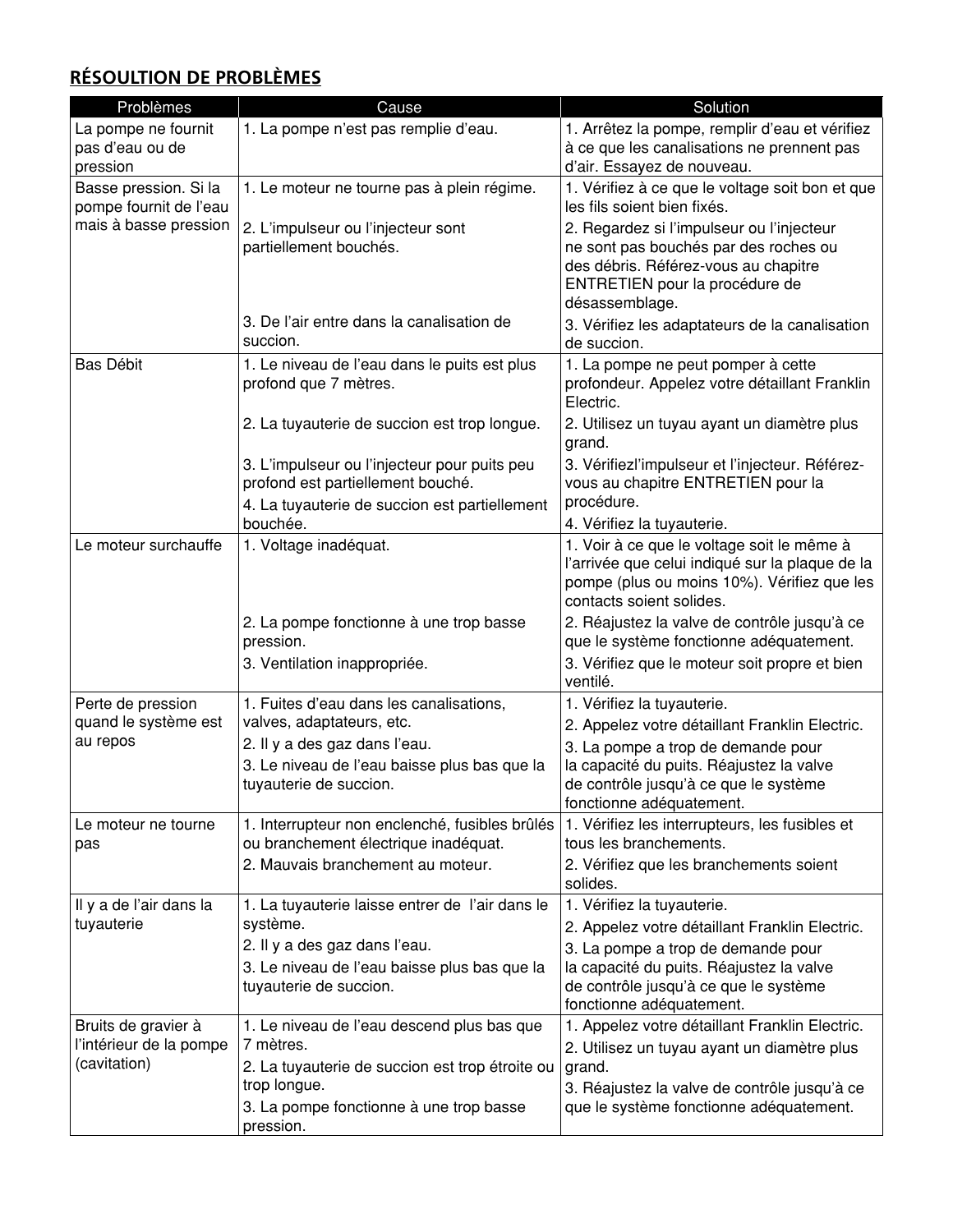# **PIÈCES POUR POMPE CONVERTIBLE INJECTEUR SIMPLE STAGE SÉRIE "C"**



| ×<br>×<br>v.<br>э. |
|--------------------|
|--------------------|

| Figure No.      | No. Pièce       | Description                                    |
|-----------------|-----------------|------------------------------------------------|
|                 | 03-0055-01-K    | Kit Volute A/ Bouchon & Boulons                |
| $\overline{c}$  | 06-0110-01-K    | Kit Diffuseur A/ Anneau Carré #4 F/3C          |
|                 | 06-0111-00-K    | Kit Diffuseur A/ Anneau Carré #4 F/5C          |
|                 | 06-0112-09-K    | Kit Diffuseur A/ Anneau Carré #4 F/7C          |
| 3               | 02-1051-04-K    | Kit Support A/ Boulons F/3C                    |
|                 | 02-1052-03-K    | Kit Support A/ Boulons F/5C                    |
|                 | 02-1053-02-K    | Kit Support A/ Boulons F/7C                    |
| 4               | 13-1247-06-02PK | Kit Anneau Carré (2 par Kit)                   |
| $\overline{5}$  | 22-3403-01-R    | Rondelle d'étanchéité 1-3/8x37/64x1/8          |
| 6               | 05-3073-19-K    | Kit d'impulseur pour 3C                        |
|                 | 05-3074-18-K    | Kit d'impulseur pour 5C                        |
|                 | 05-3075-17-K    | Kit d'impulseur pour 7C                        |
| 7               | 18-1200-12-R    | Injecteur pour 3C A/ Anneau Torique            |
|                 | 18-1293-04-R    | Injecteur pour 5C A/ Anneau Torique            |
|                 | 18-1248-18-R    | Injecteur pour 7C A/ Anneau Torique            |
| 8               | 18-1290-07-R    | Bouchon Puits Profond A/ Anneau Torique        |
| 9               | 24-0174-44      | Kit Anneau Torique (Incl. un de ch. # 9,10,11) |
| $\overline{12}$ | 23-1284-08-R    | Ecrous d'arrêt                                 |
| 13              | 23-2647-08-R    | <b>Box Spacer</b>                              |
| 15              | 31-1198-04-K    | Kit Tube 1/4x14-1/2 A/ Barb. #14               |
| $16 - 17$       | 14-4433-03-K    | Kit Boulon Ecrous (Incl 4 ch. # 16,17)         |
| 18              | 31-0059-11-06PK | Bouchon 1/4" (Disp pag. 6 seul.)               |
| $\overline{19}$ | 31-0062-08      | Bouchon 3/4" (Incl. avec Kit Volute)           |
| $\overline{20}$ | 31-0063-08      | Bouchon 1" (Incl. avec Kit Volute)             |
| $\overline{22}$ | 9195-9726-R030  | Interrupteur de Pression ajus. 30-50           |
| $\overline{23}$ | 9193-4018-R     | Manomètre                                      |
| $\overline{24}$ | 10-0002-06      | Scellée Mécanique 5/8 aussi avec Kit Imp.      |
| 25              | 9017-7817-R     | Moteur 1/3 CV                                  |
|                 | 9010-0637-R     | Moteur 1/2 CV                                  |
|                 | 9010-0561-R     | Moteur 3/4 CV                                  |
| 26              | 08-0845-19-06PK | Anneau d'usure Kit 2/92 (6 ch. Par Kit)        |
| 40              | 31-3155-01-R    | Tuyau 1" X 18" CPV 150#                        |
| 38 thru 45      | 14-4409-03-K    | Kit Montage Réservoir                          |
| 46              | <b>PJR-25S</b>  | Réservoir Pressurisé                           |
|                 |                 |                                                |